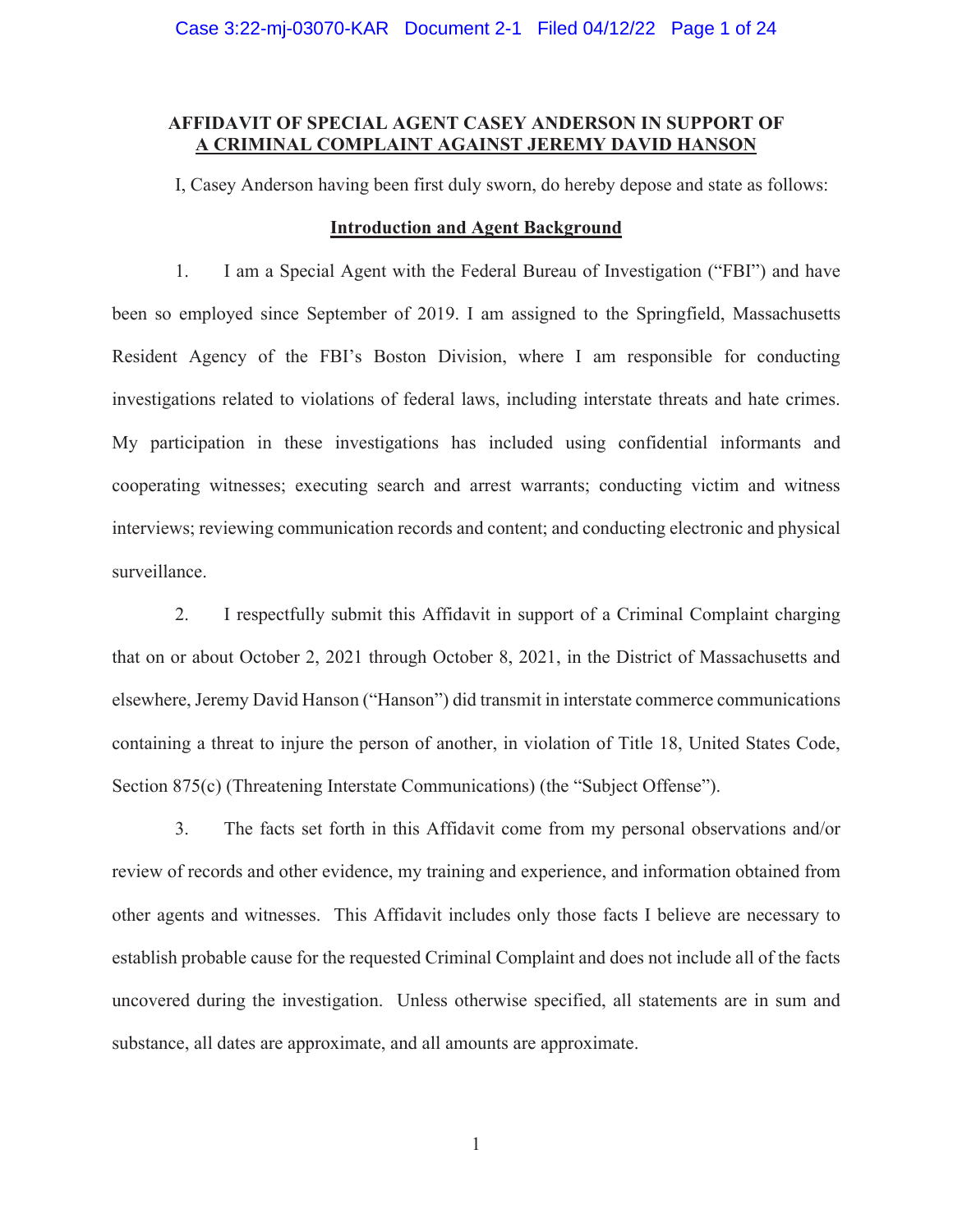# **The Subject Offense**

4. Title 18, United States Code, Section 875(c) states: "Whoever transmits in interstate or foreign commerce any communication containing any threat to kidnap any person or any threat to injure the person of another, shall be fined under this title or imprisoned not more than five years."  $18$  U.S.C.  $\S$  875(c).

# **Probable Cause That Hanson Committed The Subject Offense**

5. As set forth below, I have probable cause to believe that between October 2-8, 2021, Hanson committed violations of the Subject Offense.

#### Merriam-Webster, Inc.

6. According to its website,<sup>1</sup> Merriam-Webster, Inc. ("Merriam-Webster") is America's foremost publisher of language-related reference works. In addition to its awardwinning dictionary site at www.Merriam-Webster.com, the company offers a diverse array of print and digital language references, including Merriam-Webster's Collegiate® Dictionary, Eleventh Edition, which is America's best-selling desk dictionary, and the online Merriam-Webster Unabridged, which is the successor to its famed Webster's Third New International Dictionary. Merriam-Webster maintains its headquarters in Springfield, MA and additional offices in New York, NY. The company was founded in 1831 as a book-selling operation in Springfield, and has been in continuous operation since then.

7. Merriam-Webster's web site contains a "Contact Us" page in which individuals can submit communications online at https://www.merriam-webster.com/contactus/email?auto=buying. The "Contact Us" page permits users to input their name, e-mail address, technical information, and other information, and then to select a button ("Send To Merriam-

<sup>1</sup> https://www.merriam-webster.com/about-us/faq.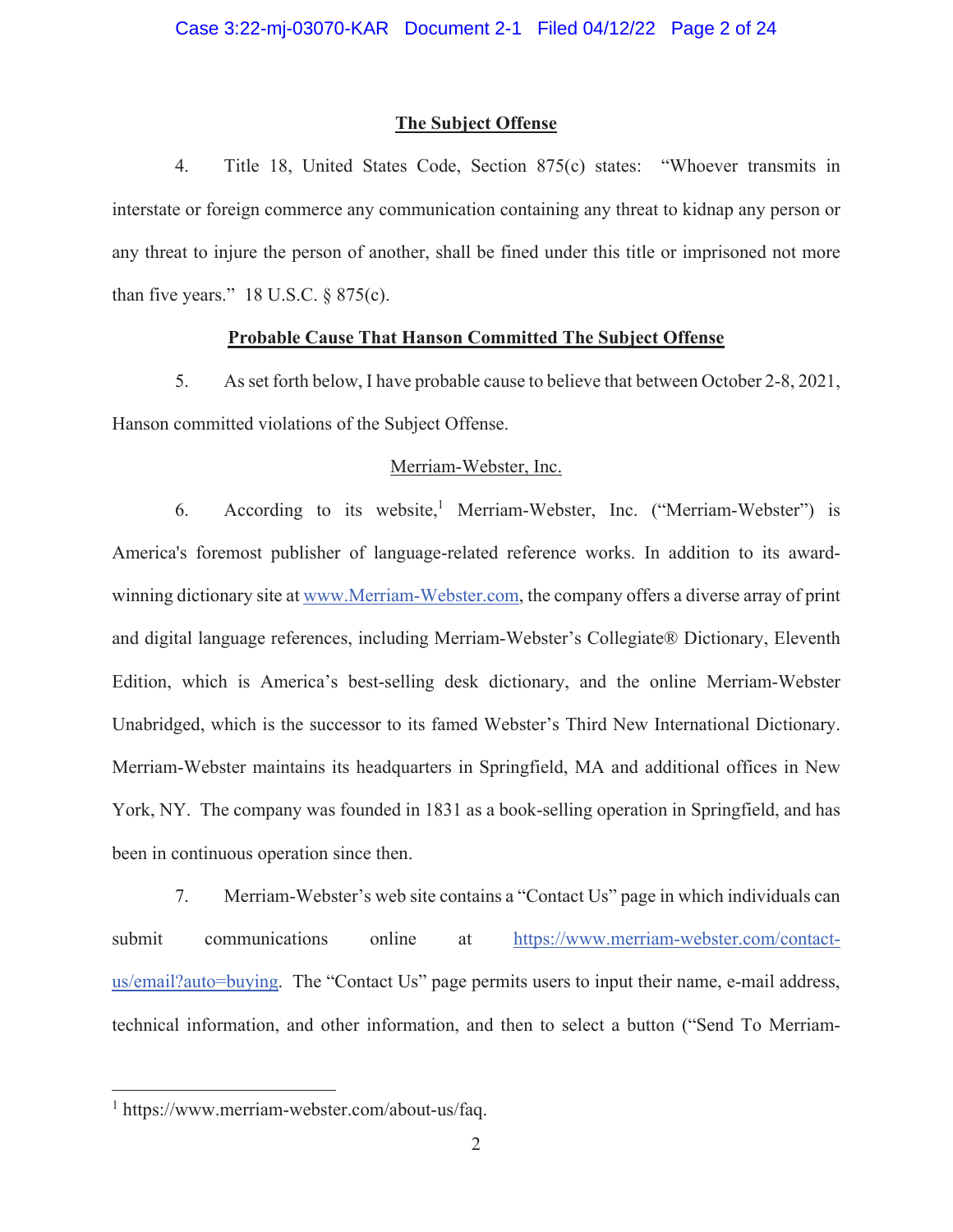# Case 3:22-mj-03070-KAR Document 2-1 Filed 04/12/22 Page 3 of 24

Webster") that will communicate this information to the company. The "Contact Us" page on Merriam-Webster.com uses a fillable form that generates an email to the Merriam-Webster customer service team that is populated by the text placed in the fillable form. Because the fillable form generates the email, the email account listed in the email section of the message received by the customer service team may not be an active email address. Likewise, the username entered in the fillable form may not correlate to a username registered with Merriam-Webster.com.

8. Merriam-Webster's website also features its online dictionary, the Merriam-Webster.com Dictionary, which is regularly updated and revised. The dictionary also contains engagement features specifically designed for the digital user, including a feature that permits users to comment on the dictionary's content and word choices.

9. As set forth in greater detail below, between October 2-8, 2021, Merriam-Webster received various threatening communications submitted through its website's "Contact Us" page and in the comments section for the Merriam-Webster dictionary webpages that corresponded to the word entries for "Girl" and "Woman." The registered user listed for these communications was *@anonYmous*. In addition, *@anonYmous* posted additional comments on the Merriam-Webster website, including opinions about certain controversial topics and comments demonstrating bias against specific gender identities. *@anonYmous* posted these bias statements on the comments section for the Merriam-Webster dictionary webpages corresponding to the word entries for "Boy," "Girl," "Female," and "Trans Woman." Some statements expressed hostility toward different gender identities and some threatened bodily harm to people.

10. On October 7, 2021, Merriam-Webster's executive management became aware of the threatening communications. On October 8, 2021, after Merriam-Webster's executive management learned of additional, more direct threats, Legal Counsel for Merriam-Webster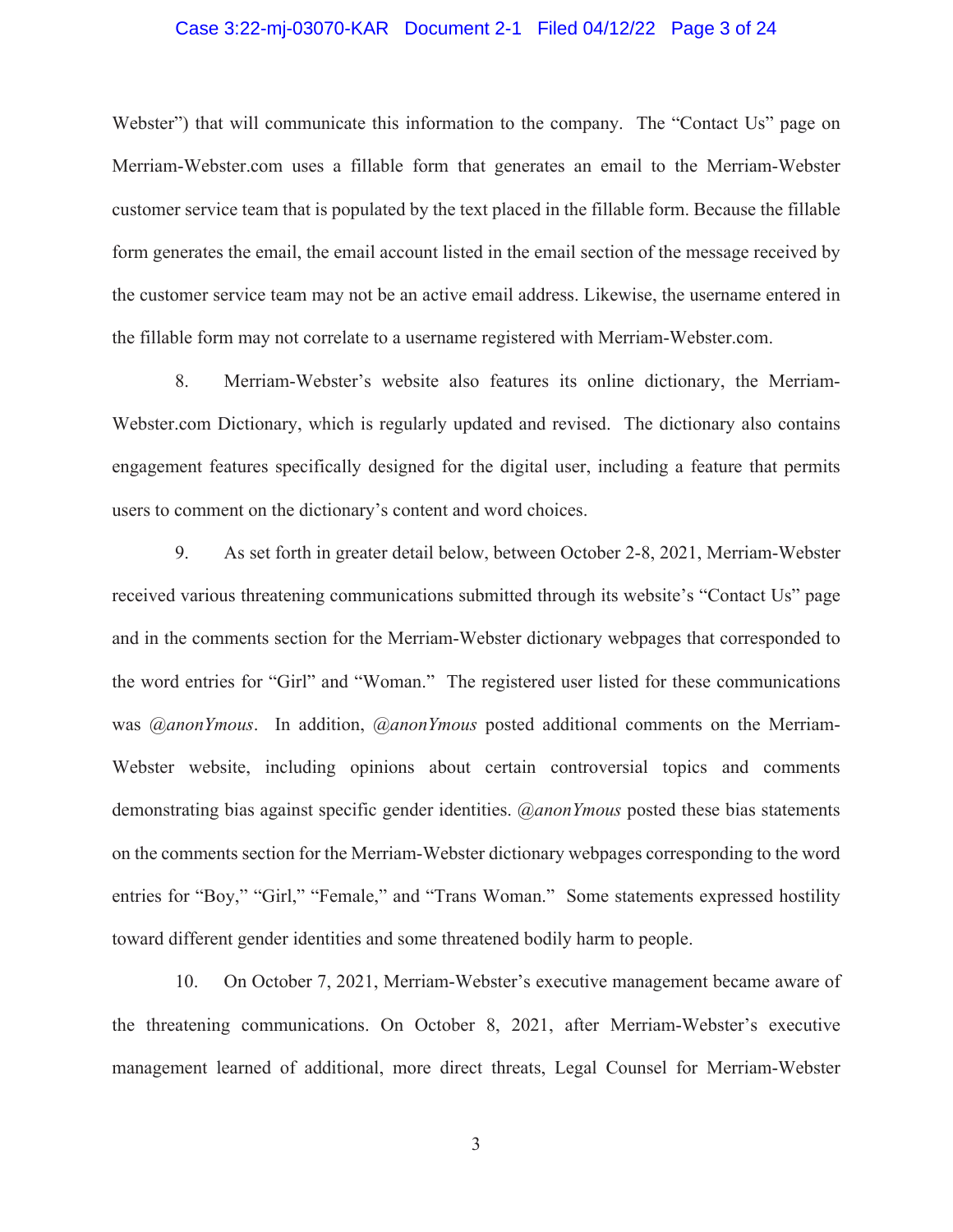# Case 3:22-mj-03070-KAR Document 2-1 Filed 04/12/22 Page 4 of 24

reported the threats to the FBI. As a result of the threats, executive management for Merriam-Webster closed its in Springfield and New York, and these offices remained closed for approximately five business days.

#### Threatening Statements to Merriam-Webster by *@anonYmous*

11. On October 2, 2021, at 12:44 a.m. EDT, Merriam-Webster received a threat posted on the comments section for the Merriam-Webster dictionary webpages corresponding to the word "Female" at https://www.merriam-webster.com/dictionary/female. The post read:

> It is absolutely sickening that Merriam-Webster now tells blatant lies and promotes anti-science propaganda. There is no such thing as "gender identity." The imbecile who wrote this entry should be hunted down and shot.

12. On October 8, 2021, at 11:17 a.m. EDT, Merriam-Webster received a threat posted on the comments section for the Merriam-Webster dictionary webpages corresponding to the word "Girl" at https://www.merriam-webster.com/dictionary/girl. The post read:

> The moron who created this fake definition should be hunted down and shot. I am sick and tired of these cultural Marxists denying science and destroying the English Language. Merriam-Webster headquarters should be shot up and bombed. Boys aren't girls.

13. Merriam-Webster used a third-party application to run website reports, including information pertaining to posts. On October 25, 2021, a Senior Web Operations Engineer provided screenshots of the website report that identified the user of these posts.

14. According to the report, the October 2, 2021 threat was posted by a user who registered with Merriam-Webster.com using the username *@anonYmous* and who registered with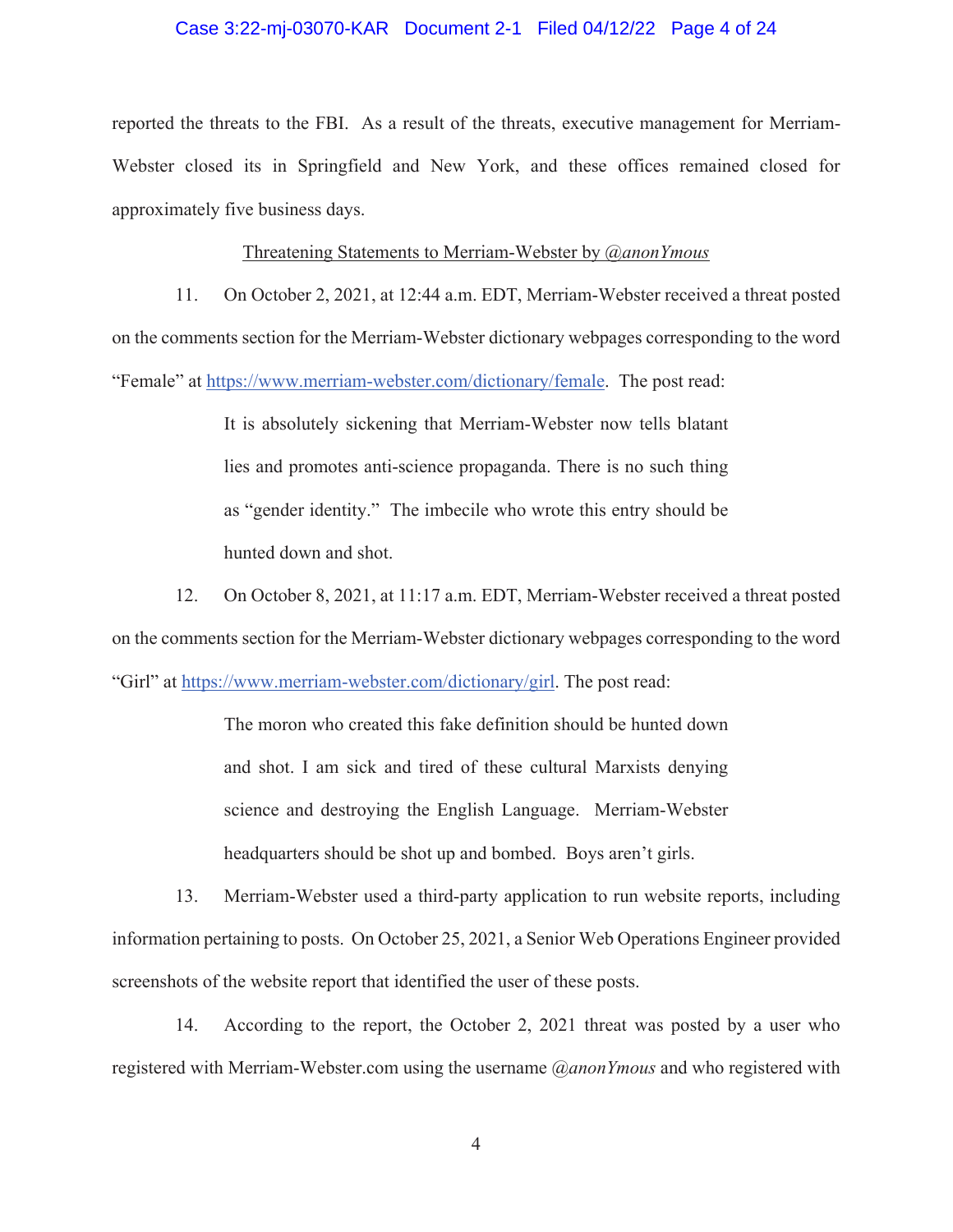#### Case 3:22-mj-03070-KAR Document 2-1 Filed 04/12/22 Page 5 of 24

the email address Jarlaxleartemis1@gmail.com. According to the report, the IP address used for this post was 98.149.110.214. According to the report, the October 8, 2021 threat was also posted by *@anonYmous* and the IP address captured for the threat was also 98.149.110.214.

15. According to an IP lookup for IP address 98.149.110.214, the IP address 98.149.110.214 was owned by Internet service provider Spectrum/Charter Communications ("Charter Communications").

16. According to Charter Communications records, from May 21, 2021, to January 15, 2022 (i.e., including October 2-8, 2021), IP address 98.149.110.214 was assigned to subscriber Lauren Zack ("Zack") at ("

Road"). Because Zack was assigned to this IP address up until the date of the Charter subpoena response, January 15, 2022, it is possible that Zack's account was assigned to this IP address after January 15, 2022.

17. According to California Department of Motor Vehicles ("CADMV") records, Hanson resides at Road, Road, Dn May 27, 2020, March 2, 2021, and March 12, 2022, FBI agents investigators interviewed Zack, who stated that Hanson is her son and lives with her at Road.

18. During her interview on May 27, 2021, Zack told investigators that due to the stresses of the coronavirus, and recent changes to medication, Hanson may be lashing out online and insisted that he poses no threat to the community because he is reclusive, she supervises him, and he has no access to weapons.

19. During her interview on March 2, 2021, Zack told investigators that Hanson was fixated on transgender issues and is prone to what she described as "verbal hyperbole." In particular, Hanson complained to Zack about a Hasbro new toy. Zack also explained that Hanson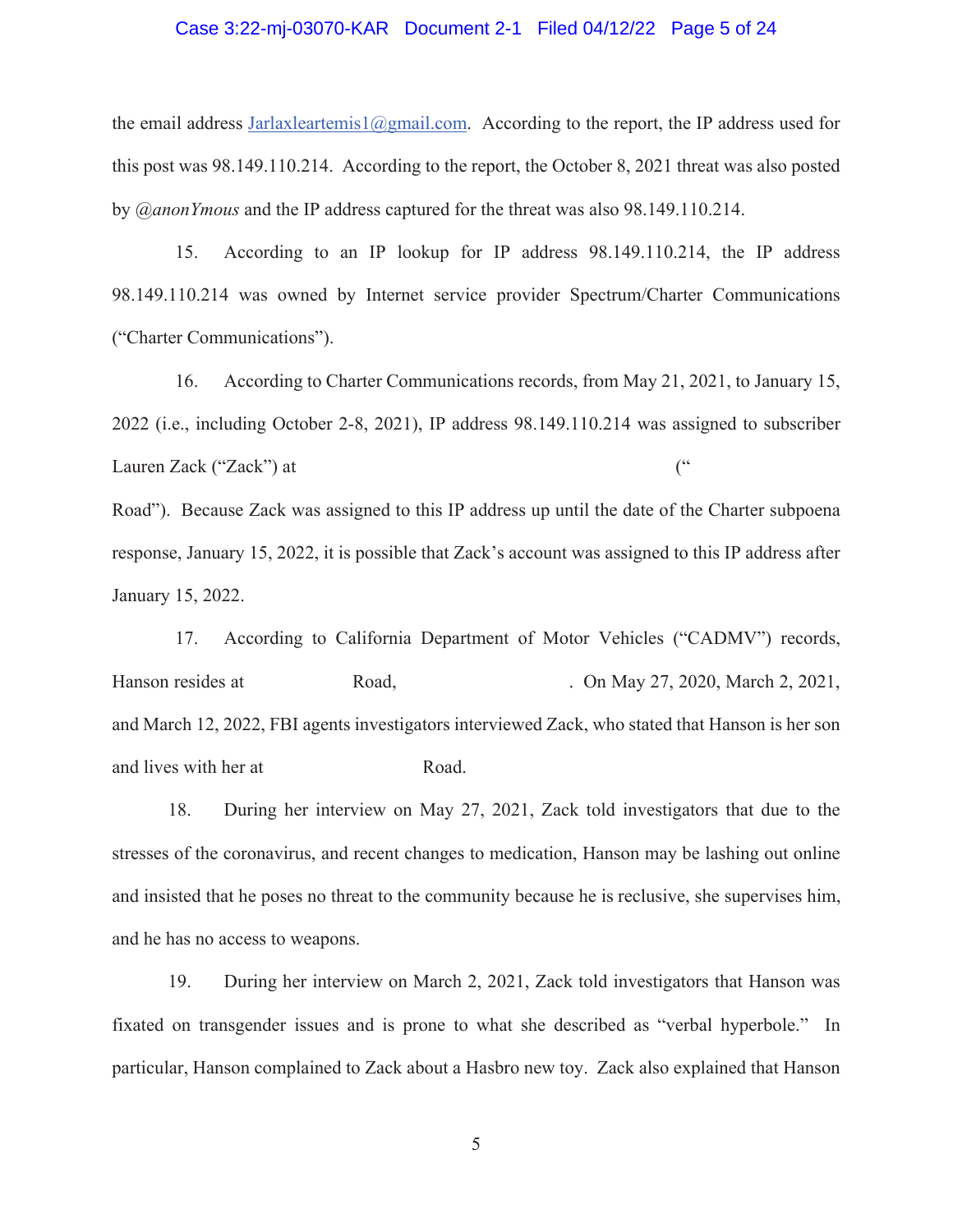# Case 3:22-mj-03070-KAR Document 2-1 Filed 04/12/22 Page 6 of 24

suffers from developmental disorders, including autism, and is unable to reason through the consequences of making statements that could be construed as threats.

#### Hanson's Interview on July 27, 2015

20. On July 27, 2015, FBI investigators interviewed Hanson in the presence of Zack and a medical psychiatric resident at University of California – Irvine Medical Center, who had determined that Hanson was fit to be interviewed. Hanson stated:

a. He uses various websites that provide anonymous IP addresses.

b. He regretted making any threatening statements online, including the following message that he posted on a Wikipedia page: "I will kill you, you anti-Semitic freak. I will rape your sister and bash her fucking skull in. Then I'll fuck your mother and kill her too."

c. He similarly regretted that on October 23, 2014, he sent an e-mail to Irish politician Averil Power that stated, among other things: "Hope you enjoy getting raped by savage Muslims when Ireland falls to *sharia* law."

d. He repeatedly expressed remorse and indicated that he promised to refrain from sending any threatening remarks via social media or online in the future.

# Threatening Statements by "Death to Marxists" Through Merriam-Webster's "Contact Us" Page

21. On October 2, 2021 and October 8, 2021, Merriam-Webster also received through its "Contact Us" page two other threatening communications that resembled the content of the *@anonYmous* posts on those days.

22. On October 2, 2021 at 12:55 a.m. EDT, Merriam-Webster received the following threatening communication. The fillable form section for "from name" included the text "Death to Marxists," and fillable form section for "from email" included the text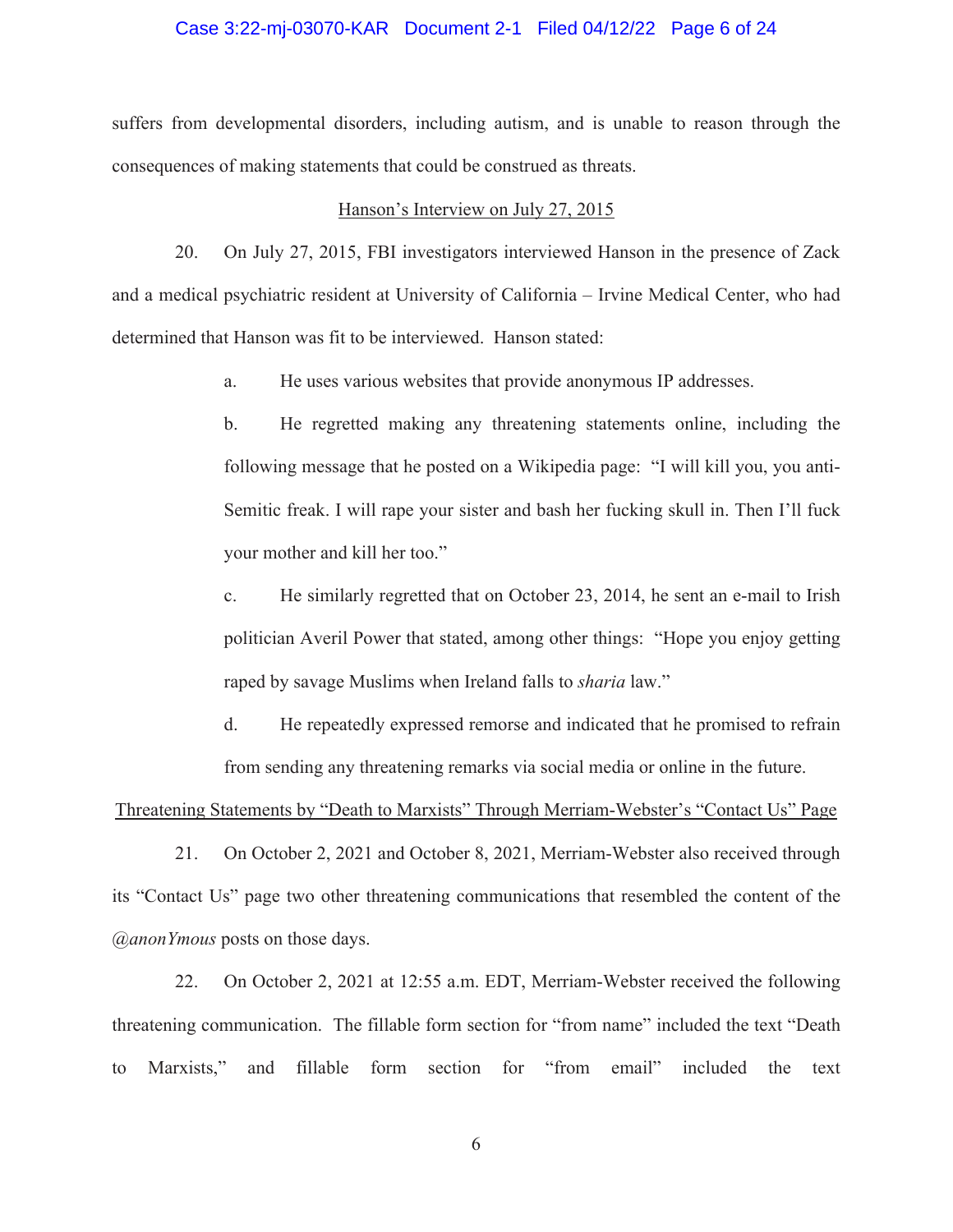"death2marxists@gmail.com." The communication read:

You [sic] headquarters should be shot up and bombed. It is sickening that you have caved to the cultural Marxist, anti-science tranny agenda and altered the definition of "female" as part of the Left's efforts to corrupt and degrade the English language and deny reality. You evil Marxists should all be killed. It would be poetic justice to have someone storm your offices and shoot up the place, leaving none of you commies alive.

23. A Senior Web Operations Engineer at Merriam-Webster provided the header information for this message, but could not identify the log-in IP address because Merriam-Webster used a third-party system to collect this information.

24. On October 8, 2021, at 11:25 a.m. EDT, Merriam-Webster received the following threatening communication. The fillable form section for "From name" included the text "Death to Marxists." The fillable form section for "From email" included the text "death2marxists@email.com." The communication read:

> I am going to shoot up and bomb your offices for lying and creating fake definitions in order to pander to the tranny mafia. Boys aren't girls, and girls aren't boys. The only good Marxist is a dead Marxist. I will assassinate your top editor. You sickening, vile tranny freaks.

25. According to Merriam-Webster's website usage log, at the same date and time of this communication, a user accessed the company's "Contact Us" with IP address 172.56.16.59 and with device identifiers for a Samsung SM-N950U running Linux; Android 9.

26. The IP address 172.56.16.59 was owned by T-Mobile US ("T-Mobile"). T-Mobile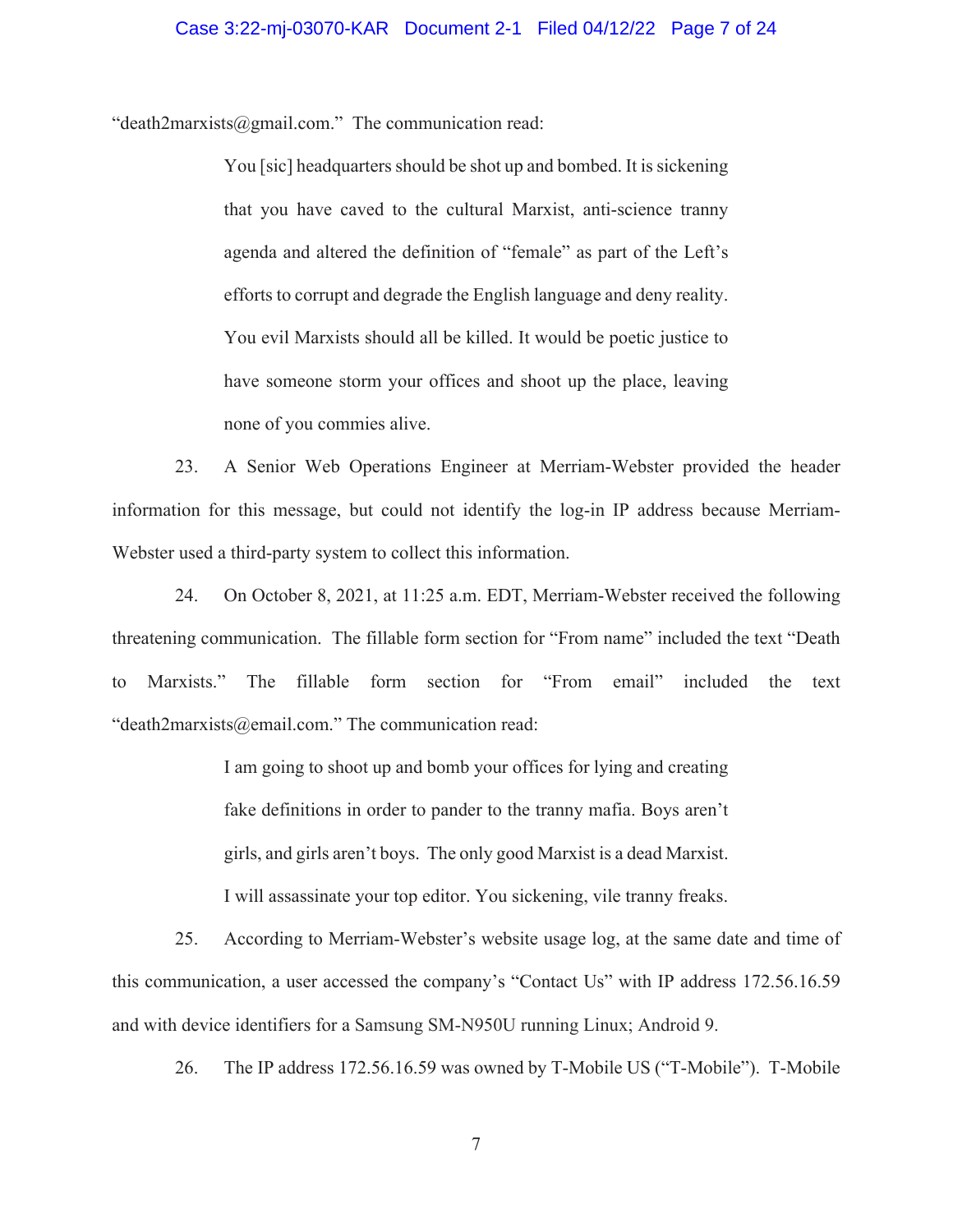# Case 3:22-mj-03070-KAR Document 2-1 Filed 04/12/22 Page 8 of 24

was unable to provide a subscriber based on the IP address assignment. However, according to T-Mobile's records, during the period including October 1-8, 2021, Zack maintained an active T-Mobile cellular account with a mobile data package for cellular telephone number (562) 230-9620.

# Attribution of Jarlaxleartemis1@gmail.com

27. As stated above, the registration e-mail address for *@anonYmous* on Merriam-Webster.com was Jarlaxleartemis1@gmail.com, and the IP address used to post the threatening statements on October 2, 2021 and October 8, 2021 was 98.149.110.214, which resolved to Charter Communications customer Lauren Zack, whose son was Hanson.

28. According to Google, Inc. ("Google") records for Jarlaxleartemis1@gmail.com, this e-mail address was subscribed to an alias: First name "Anon" and surname "Ymous." In addition, Google's IP logs for user sign-ins and sign-out occurring between May 15, 2021, and October 18, 2021 contained 19 sessions resolving to IP address assigned to Charter Communications and one session resolving to an IP address assigned to T-Mobile. According to Charter Communications records, the subscriber of the 19 IP addresses obtained from Google for Jarlaxleartemis1@gmail.com was assigned to the IPv6<sup>2</sup> block provided to Charter Communications customer Lauren Zack.

29. According to the Google records, Jarlaxleartemis1@gmail.com was linked by browser cookies to two other email addresses: jeremydhanson@gmail.com and quinsareth $1$ @gmail.com. Browser cookies are data exchanged between a user and an internet site that can be stored by the site to allow the user to interact with the services of that site. Based on my training and experience, I know that browser cookies can be used by websites and service

<sup>&</sup>lt;sup>2</sup> Internet Protocol version 6 (IPv6) is the most recent version of the Internet Protocol (IP), the communications protocol that provides an identification and location system for computers on networks and routes traffic across the Internet.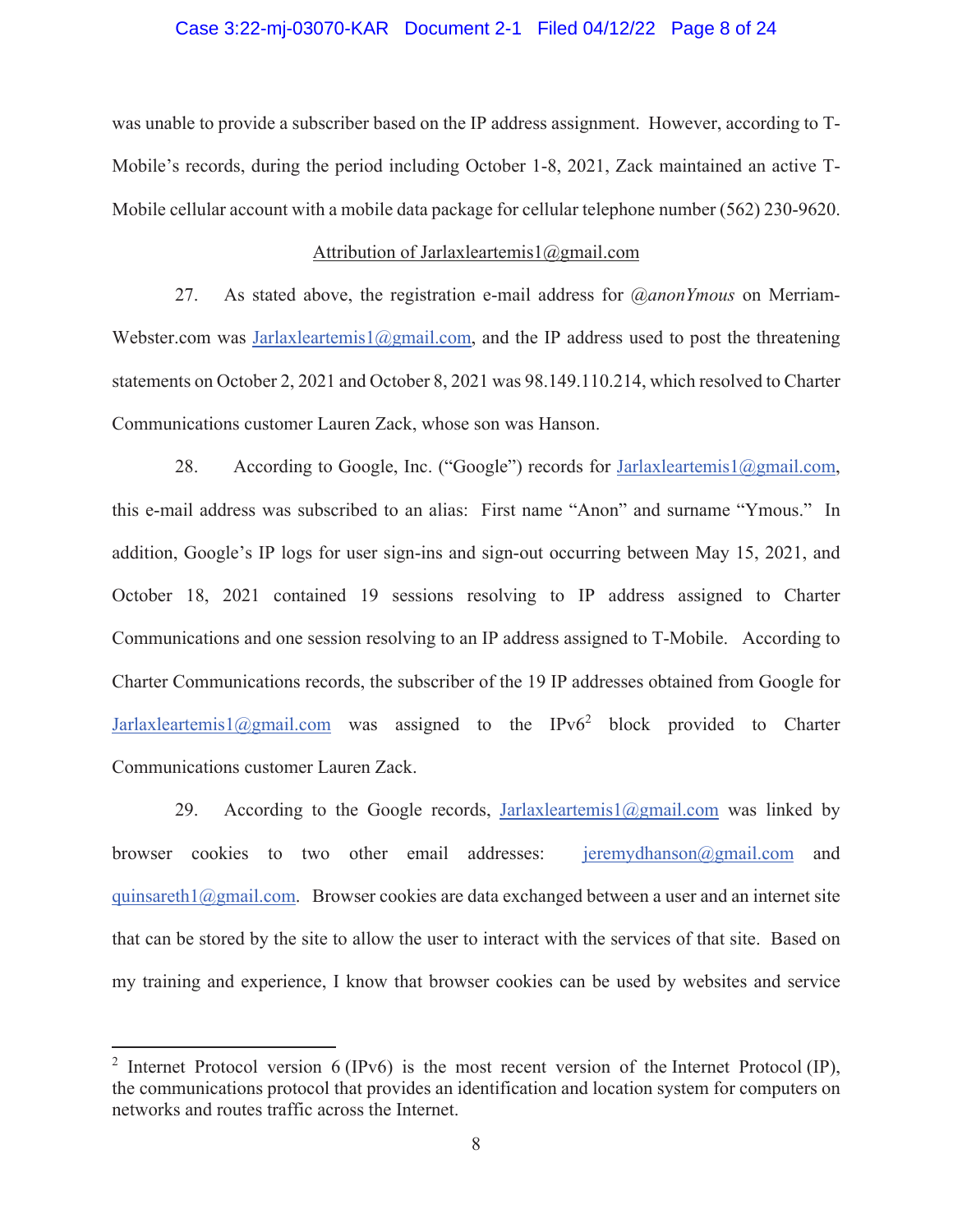# Case 3:22-mj-03070-KAR Document 2-1 Filed 04/12/22 Page 9 of 24

providers for a variety of functions, including website and account security, analytics, advertising, and personalization.

30. The Google records also contained device identifier information for the connection sessions for Jarlaxleartemis1@gmail.com. All of the IP addresses were associated with one of only two different device identifiers.

31. The first device identifier, a Samsung SM-N950U running Linux; Android 9, was connected to 16 of the sessions that resolved to the Charter Communications IP address addressed to Zack and one session that resolved to a T-Mobile IP address. This device identifier is consistent with the device identifier used to access Merriam-Webster's "Contact Us" page at 11:25 a.m. EDT on October 8, 2021. The second device identifier, a computer using Windows NT 6.1; Win64; x64; rv:89.0, was connected to three of the sessions that resolved to the Charter Communications IP address assigned to Lauren Zack.

#### Additional Threats Evidence

32. As set forth above, according to the Google records, Jarlaxleartemis1@gmail.com (the email address associated with *@anonYmous* on Merriam-Webster.com) was linked by browser cookies to two other email addresses: <u>jeremydhanson@gmail.com</u> and quinsareth1@gmail.com.

#### The ACLU Threat

33. On April 19, 2020, the American Civil Liberties Union posted a message related to absentee ballots and a lawsuit in Missouri. In response to this post, the ACLU received a response from Instagram user *@quinsareth1* that stated, "The ACLU is a shameless partisan hack that hates freedom, hates America. I'd like to go on a shooting spree in their offices."

34. According to Facebook records, the registered email account for Instagram user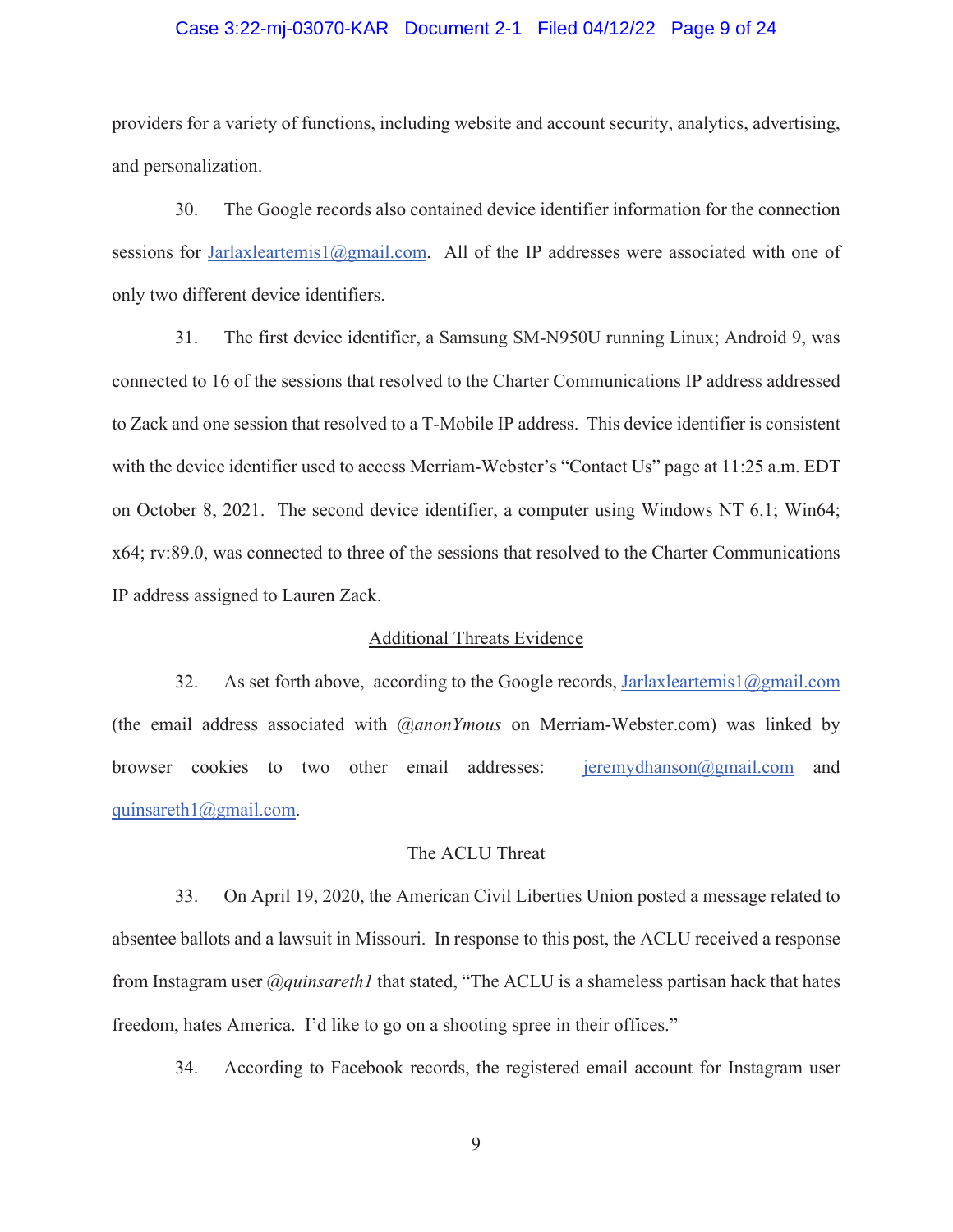#### Case 3:22-mj-03070-KAR Document 2-1 Filed 04/12/22 Page 10 of 24

*@quinsareth1* was quinsareth1@gmail.com, and on April 20, 2020, (the day following the threatening post), *@quinsareth1* used IP 98.149.110.214 which is the same IP address used to post the threatening communications by *@anonYmous* on Merriam-Webster.com. According to Charter Communications, this IP address was registered to its customer Zack. In addition, on May 27, 2020, FBI agents interviewed Zack, who confirmed *@quinserath1* was Hanson's Instagram username.

#### The Land O' Lakes Threat

35. On April 26, 2020, an employee of Land O' Lakes, an agricultural company headquartered in St. Paul, Minnesota, reported the following threatening communications received by Instagram from the user *@quinserath1*:

> a. 9:44 p.m.: "Land O Lakes headquarters deserve to be shot up and bombed for turning into a cultural Marxist company that panders to political correctness."

> b. 9:46 p.m.: "*@landolakessktchn* Land O Lakes headquarters deserve to be shot up and bombed for turning into a cultural Marxist company that panders to political correctness.

#### The New York Rabbi Threat

36. On July 14, 2020, the New York City Police Department ("NYPD") informed the FBI that on July 12, 2020, a local rabbi had received threatening e-mails from Jeremydhanson@outlook.com. The email subject line read: "You're not Jewish. You're some deranged Marxist Faggot. You deserve a bullet in the head." The email body read:

> I'd like nothing more than to fill you full of lead. You're a sickening kapo and a disgusting faggot. You state your "pronouns" in your Twitter profile. That identifies you as some kind of tranny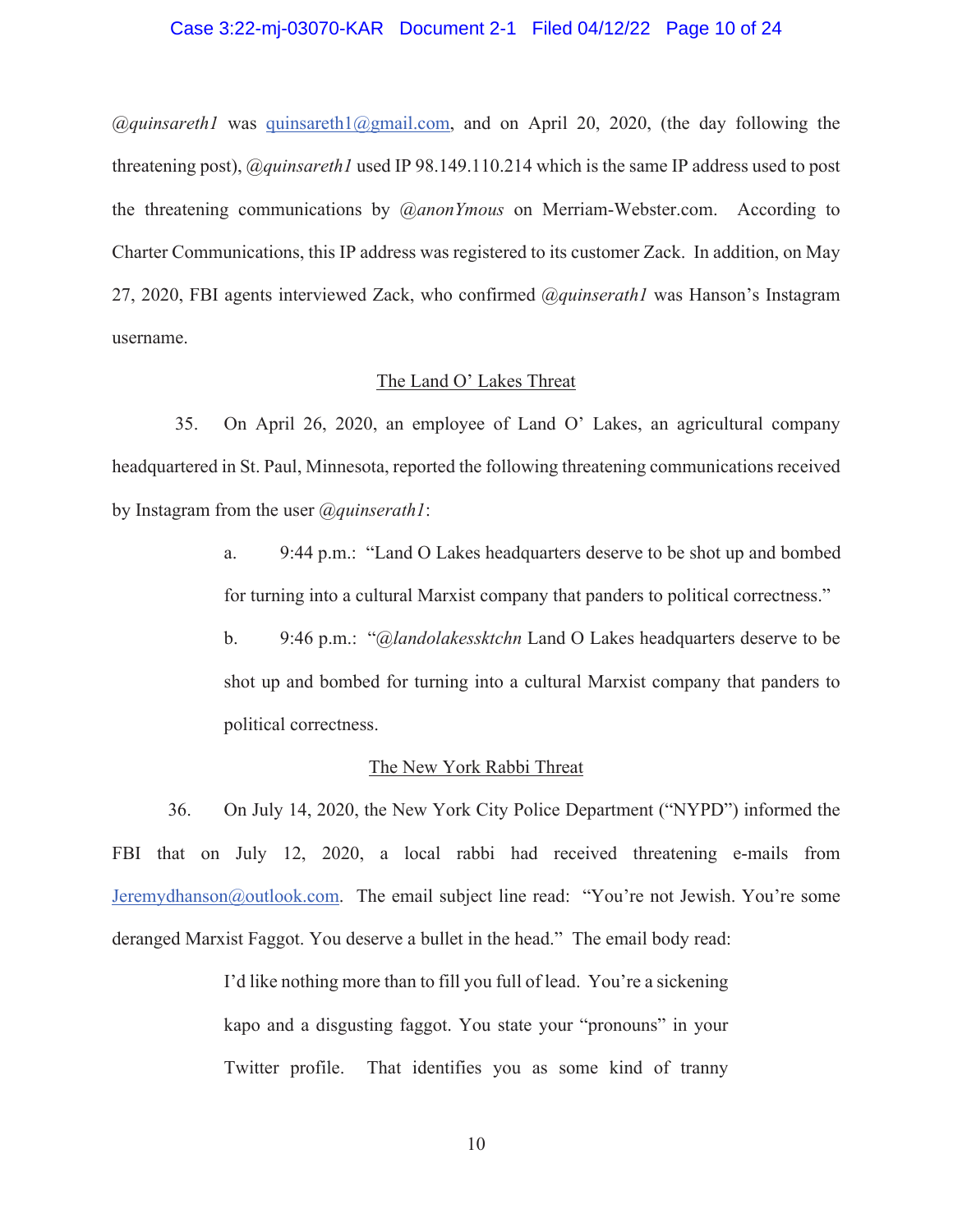abomination and a radical Marxist. Your Marxism negates your Judaism, as Marxism is an anti-Semitic ideology. In short, you are pure evil, a aubhuman [sic] traitorous cockroach even more evil than the Nazis. You and your entire family should be gassed and your synagogue shot up and bombed.

37. According to Microsoft records, the email Jeremydhanson@outlook.com was registered to a Jeremy Hanson in California with the date of birth of According to the CADMV records, Hanson has a date of birth of in California. and resides

#### The Hasbro Threat

38. On March 1, 2021, an employee of Hasbro, a toy company with headquarters located in Pawtucket, Rhode Island, reported that on February 25, 2021, Hasbro received the following threatening messages received via Hasbro Pulse, a system used by the company to communicate with the public. Each of these messages were signed "Jeremy Hanson" and the email account listed as the sending address was  $Jeremydhanson@outlook.com$ .

- a. 6:14 p.m. EST: "I am going to shoot up and bomb your headquarters for pandering to the tranny freaks. Mr. Potato head is male. You sickening tranny cultural narcist need to be exterminated. Death to tranny [sic]." The IP address for this message was 40.92.46.72.
- b. 7:51 p.m.: This threat provided identical language with the addition of "only figuratively." The IP address for this message was 40.92.18.34.

39. On March 4, 2021, FBI agents interviewed both Hanson and Zack concerning the threats to Hasbro. Hanson stated: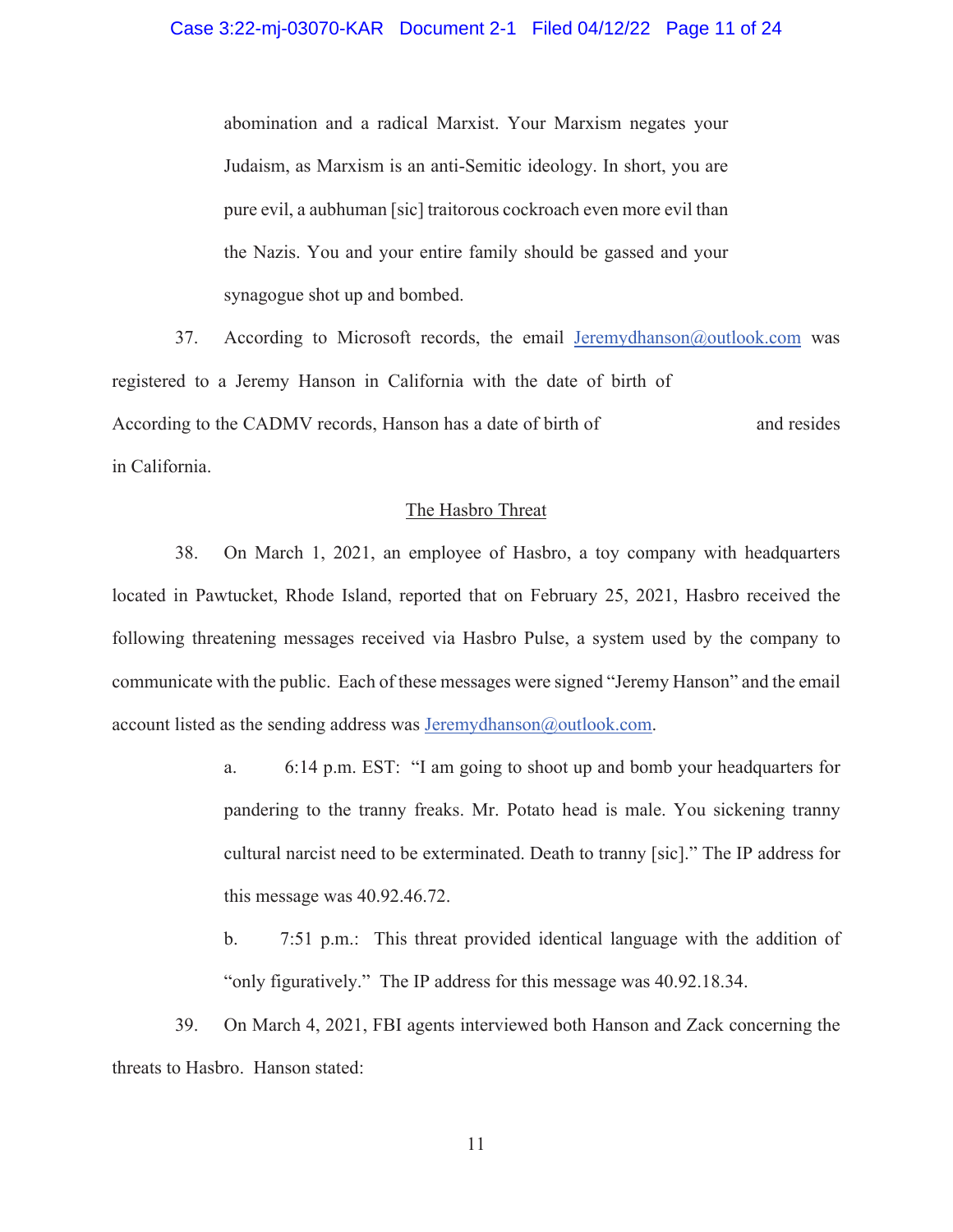# Case 3:22-mj-03070-KAR Document 2-1 Filed 04/12/22 Page 12 of 24

a. He sent both threatening communications, but he did not intend to carry out the threat, and he sent the second "only figuratively" communication after realizing he had done something wrong.

b. He had difficulty controlling what he posted online when he became "angry," and he posted online to express the "rage" he felt.

c. He understood there was a difference between expressing himself and threatening someone, he agreed he would have to find a different outlet for his feelings when he got angry about something he saw in the news, and he expressed remorse that law enforcement had to get involved.

40. Zack stated:

a. She believed Hanson, who was 32 years old at the time, had the maturity of someone between the ages of 13 and 16 years old.

b. Hanson was diagnosed with Asperger's syndrome, anxiety, obsessivecompulsive disorder, and depression, and that Hanson took several psychiatric medications. However, it was difficult to get Hanson treatment because Hanson did not believe he had any kind of disorder.

c. Hanson did not have access to any weapons.

#### The Madison, Wisconsin Alderperson Threat

41. According to reports of the Madison (Wisconsin) Police Department ("MPD"), on August 8, 2021, a local elected official (the "Alderperson") received a threatening email based upon the Alderperson's role in removal of a monument. Specifically, on August 8, 2021 at approximately 2:01 a.m. CST, the Alderperson received an email message from an automated question form present on Madison's District 8 City webpage. The email was sent using an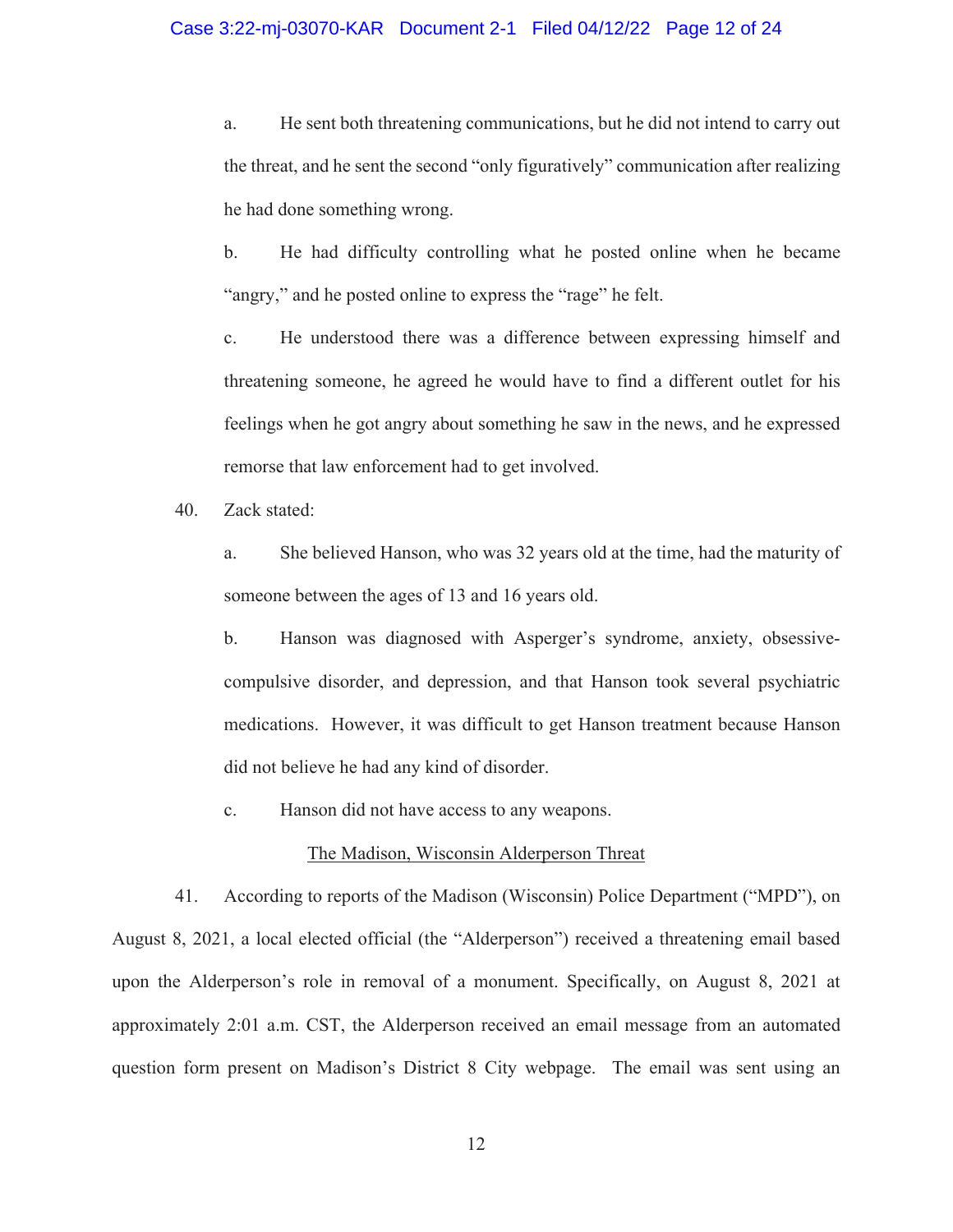## Case 3:22-mj-03070-KAR Document 2-1 Filed 04/12/22 Page 13 of 24

automated fillable form from an email address that was listed as reporting $@city$  of madison.com. The email was entitled "Rocks aren't racist, you stupid nigger" and the listed name of the user was "Rocks Aren't-Racist." The communication read:

> Hey, you dumb nigger, you should be lynched. Stupid Marxist cunt. You're so retarded you actually believe two billion year old boulders are racist. Insane Marxists like you are destroying America. You stupid, crazed bitch, you deserve to be raped and lynched for tearing out that boulder.

42. According to the MPD report, as a result of the threat, the Alderperson was scared and taking active steps to protect themselves and their home. According to the investigation, the IP address used to access the fillable form on the District 8 website was 98.149.110.214, which was registered to Charter Communications' customer Lauren Zack on August 8, 2021. This is also the same as the IP address used to post the comments by *@anonYmous* on Merriam-Webster.com.

43. On November 22, 2021, Madison Police Department investigators spoke to Zack, who explained Hanson's diagnosis and indicated that she remembered Hanson mentioning being upset about the monument. Zack offered to speak to Hanson about the email and see if Hanson wanted to speak to investigators, but Hanson declined to be interviewed by the MPD.

#### The IGN Entertainment and DC Comics Threats

44. On October 12, 2021, the San Francisco (California) Police Department ("SFPD") responded to a report of threatening communications at the corporate headquarters for IGN Entertainment ("IGNE"). IGNE is a video game and entertainment media publication company headquartered in San Francisco/ According to the report, IGNE received the threatening communications by a post to its webpage https://www.ign.com/articles/superman-bisexual-lgbt-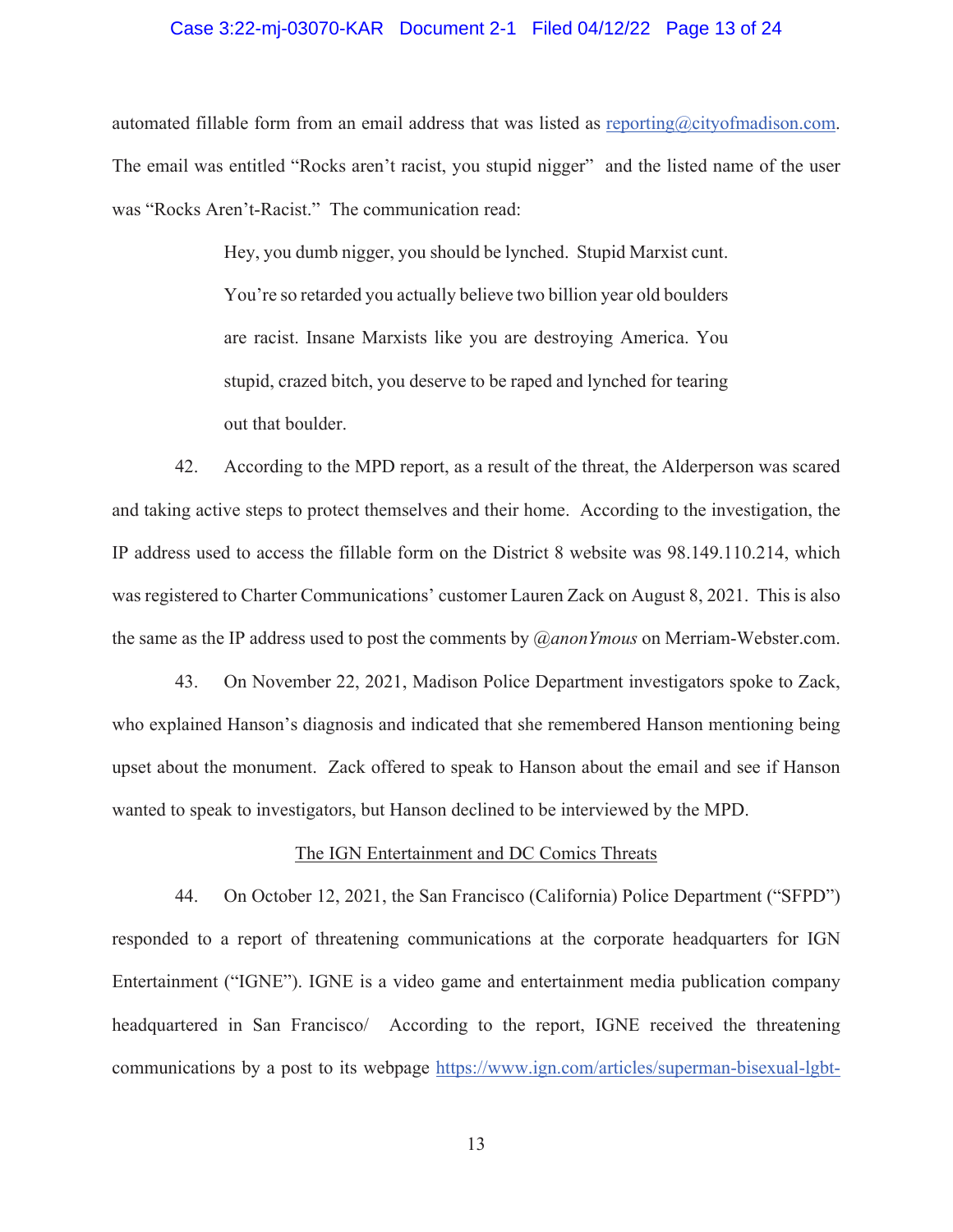# Case 3:22-mj-03070-KAR Document 2-1 Filed 04/12/22 Page 14 of 24

jonkent-dc and by emails to its email address ign general@ign.com. The employee believed the threats were posted in response to an IGN Instagram post stating "Exclusive: DC's New Superman Jon Kent Comes Out as Bisexual."

45. In total, IGNE received eight different communications from different, but related, usernames: Boycott-DC-Comics@mail.com, Boycott-DC-Comics; Boycott-DC-Comics1, Boycott-DC-Comics2@mail.com, and Boycott-DC-Comics3@mail.com. The posts were made by an individual or individuals with the username. The posts originated from three IP addresses owned by T-Mobile: 173.58.16.186, 172.58.17.174, and 172.56.17.222. The IP addresses were all owned by T-Mobile. Investigators determined that IP address 172.56.17.222 resolved to an approximate location near Los Angeles, California, but could not obtain locations for the other two IP addresses.

- 46. The posts read as follows:
	- a. "I am going to shoot up and bomb your headquarters for discriminating against conservatives and silencing conservative speech. The only good Democrat is a dead Democrat. I will kill you all for discriminating against and silencing me for criticizing the radical homosexual agenda."
	- b. "I will Kill you for censoring me, and I will shoot up IGN headquarters."
	- c. "All Faggots Hate Free Speech, so they should all Be Killed."
	- d. "All Fags Need to be rounded up and gassed."
	- e. "The only good faggot is a dead one."
	- f. "I am going to shoot up the IGN offices for discriminating against and silencing conservatives. The Marxist oppression against Americans needs to end now."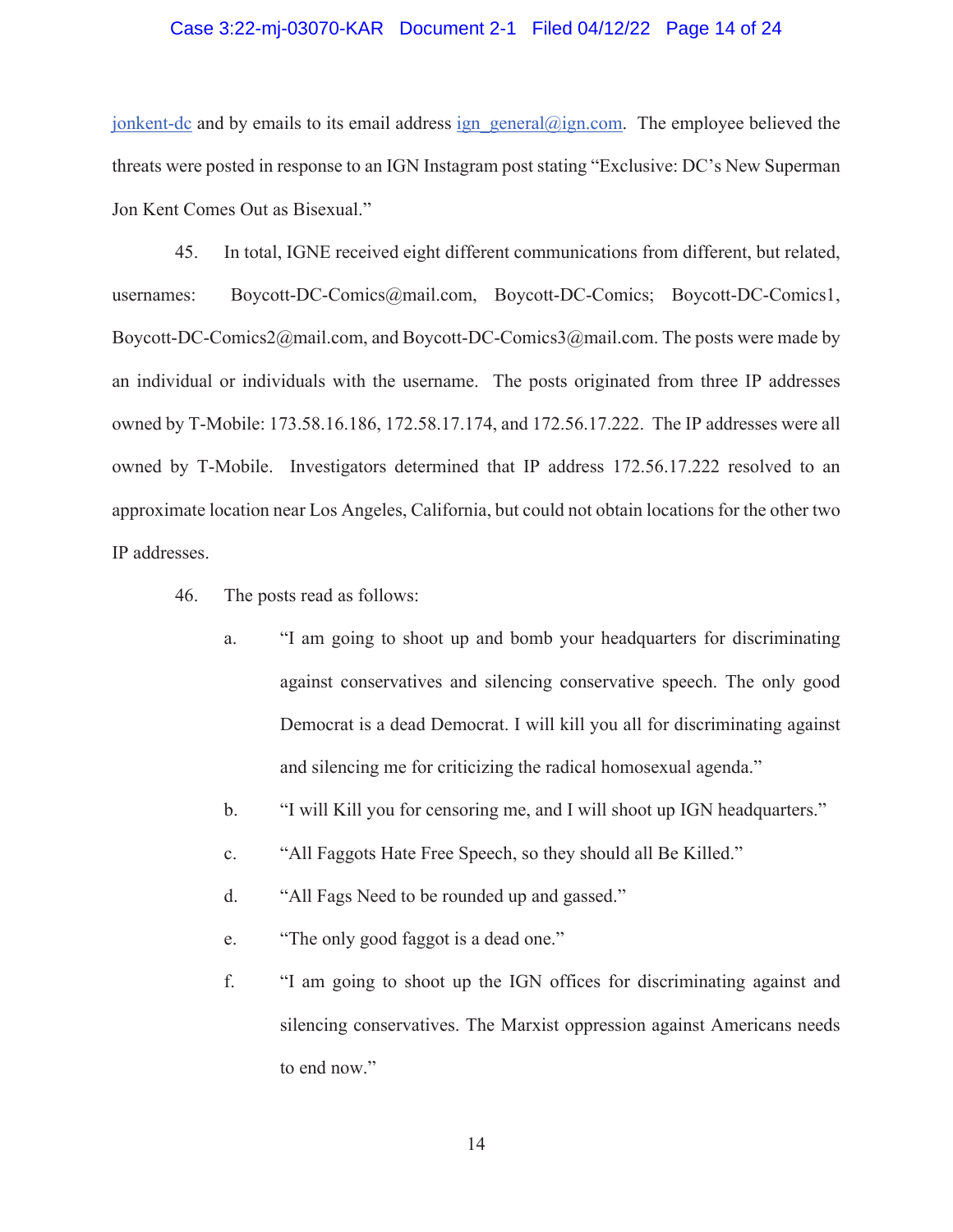- g. "I am going to shoot up the IGN offices for discrimination against and silencing conservatives."
- h. "Of course someone like you (read: radical Democrat anti-American traitor) doesn't have a problem with innocent children being corrupted by degenerate filth in the form of a villain being disguised as a "superhero" IGN is obviously a far-left extremist, cultural Marxist propaganda site that discriminates against conservatives and hates free speech. I will have to keep posting my comment, and if IGN keeps deleting it, I will shoot up their offices. The radical left needs to pay for silencing and oppressing conservatives."

47. On October 16, 2021, a writer for DC Comics received threatening communications via Facebook Messenger from a Facebook user with the user name Jeremy Hanson and account URL www.facebook.com/jeremy.hanson.4 (the "Jeremy Hanson Facebook Account"). The messages read:

- a. "I am going to fucking kill you. I am going to rape your wife and decapitate her then blow up DC Comics headquarters."
- b. "We are going to have a civil war and EXTERMINATE you cultural Marxists destroying America. TRUMP 2024"
- c. "I WILL BURN YOU ALIVE AND DECAPITATE YOU FOR MAKING SUPERMAN GAY. FUCKING FAGGOT"
- d. "I WILL FUCKING BOMN DC COMICS HEADWUARTERS [sic] AND ASSINATE [sic] THEIR CEO. FUCKING COMMIE FAGGOT TRASH."
- 48. According to Facebook records for the Jeremy Hanson Facebook Account, the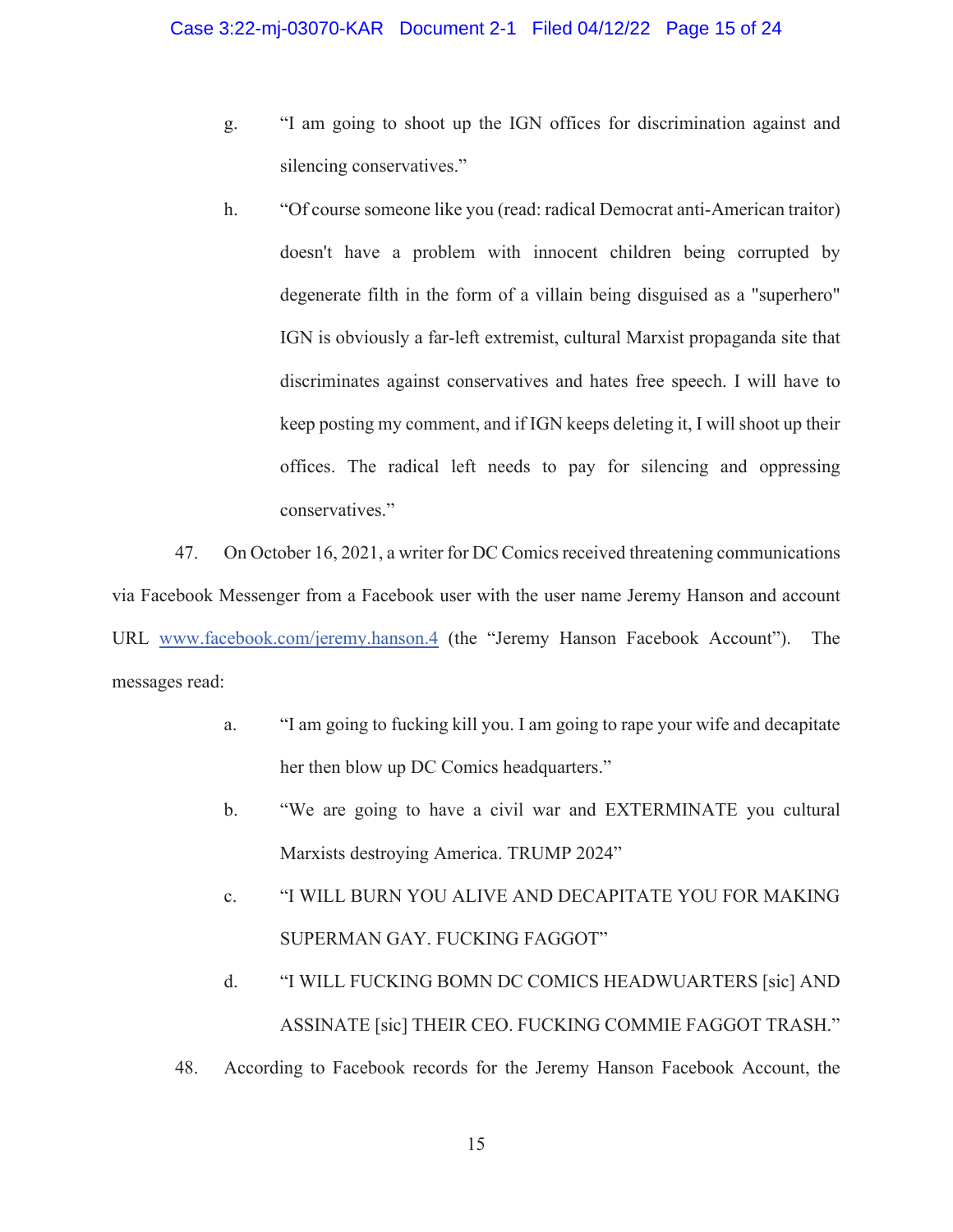# Case 3:22-mj-03070-KAR Document 2-1 Filed 04/12/22 Page 16 of 24

account used two IP addresses on October 11 and 12, 2021, respectively: 2603:8000:6400:b600:4c81:23d6:060d:8c1c and 2603:8000:6400:b600:b053:53ea:7e52:9c0a. Both IP address were owned by Charter Communications.

49. On January 16, 2021, an additional threat was received by several email address associates with DC Comics. The sending account was listed as ShootUpandBombDCComics@gmx.us.<sup>3</sup> The subject line read: "I am going to shoot up and bomb your offices for ruining Superman." The body of the email read:

> First, you turn him into a faggot. Now, you make him anti-American. You fucking Marxist pieces of shit. I will make you pay. I will kill [Comic Publisher 1] and rape and murder his wife.

50. On October 27, 2021, FBI agents interviewed Hanson in the company of his mother Road. Hanson stated: at their home at

> a. He suffers from obsessive-compulsive disorder, Aspergers, anxiety, and depression, and he struggles with impulse control.

> b. He recently made threatening remarks online regarding the sexual orientation of Superman to DC Comics as well as IGN Entertainment.

> c. He understands the threatening remarks he makes online are illegal, but is unable to control himself or his emotions.

> d. He is usually able to vent his anger to his mother. However, after his mother has gone to bed, Hanson makes comments online without the added benefit of his

<sup>&</sup>lt;sup>3</sup> Open-source research identified the owner of the domain  $@gmx.us$  as 1&1 IONS. However, 1&1 IONOS informed the FBI that records related to the email ShootUpandBombDCComics@gmx.us were not maintained by 1&1 IONOS, but rather by a partner company operating out of Germany. The FBI did not obtain any further records related to ShootUpandBombDCComics@gmx.us.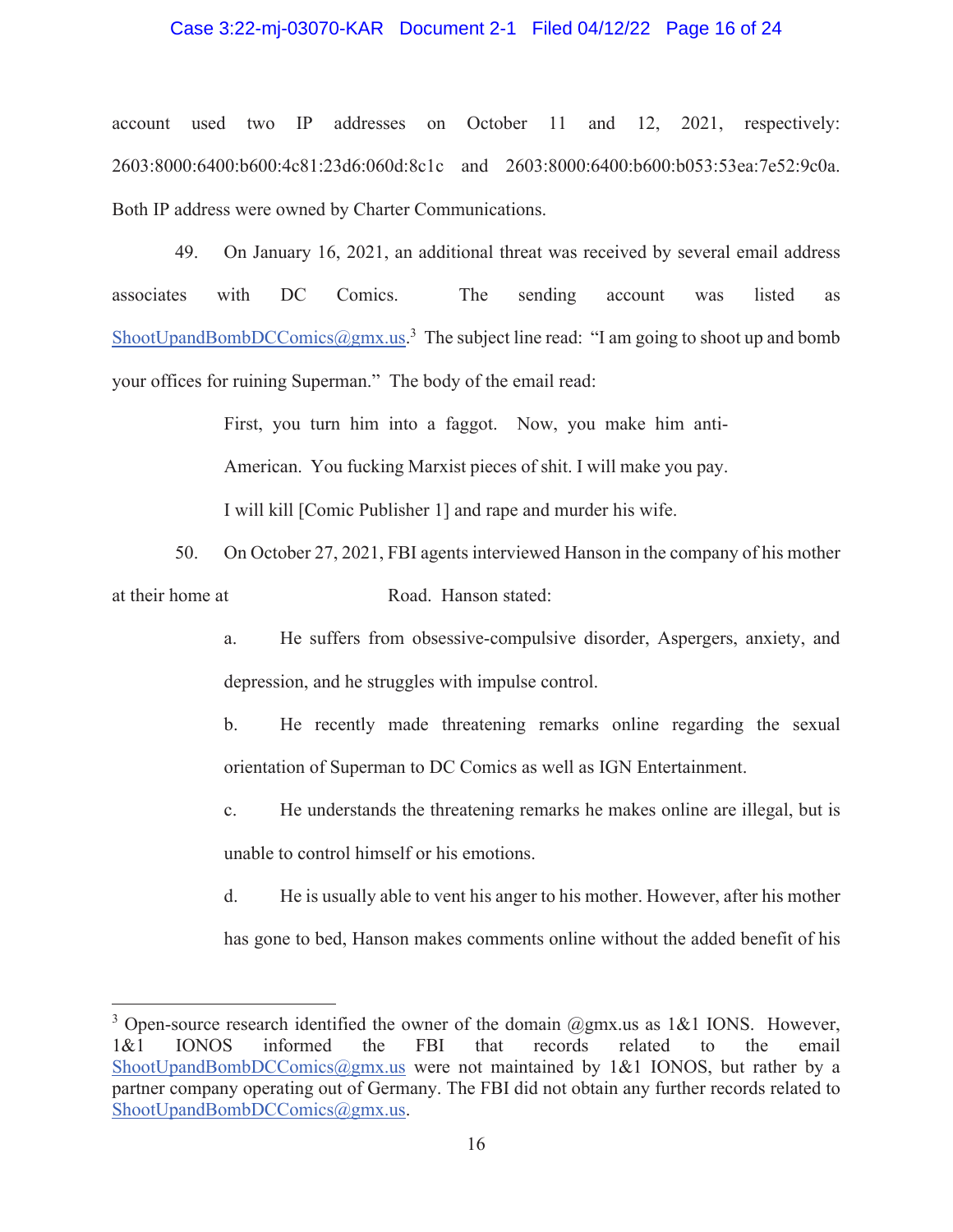# Case 3:22-mj-03070-KAR Document 2-1 Filed 04/12/22 Page 17 of 24

mother as a filter or sounding board.

# The Loyola Marymount University Threats

51. On January 7, 2022, the FBI was contacted by an investigator from the Loyola Marymount University ("LMU") Public Safety Department, who reported that on January 6, 2022, two LMU professors (Professor 1 and Professor 2) had received threatening email communications using anti-LGBTQ and anti-Indian rhetoric. LMU is a private, Catholic, research University in Los Angeles, California.

52. The email sent to Professor 1 read:

You should be fired, you stupid cunt. You actually penalized a student for using CORRECT grammar! What would you have him do, nonsensically refer to God as a plural in the manner of mentally-ill tranny freaks who don't understand basic English? You radical leftists who are trying to destroy the English language and destroy society are [sic] sickening and pure evil. You are a malignant tumor, a cancer eating away at our civilization. The only cure for your intolerant, abominable totalitarian lunacy is a bullet to the brain. Please do the world a favor and kill yourself, you crazed feminazi bitch.

- 53. The email to Professor 2 read:
	- a. "Death to tranny freaks | Go back to India, you tranny faggot. You freaks aren't welcome here"
	- b. "Gas all Marxists and LGBTs | I am going to kill you. I shall decapitate you then set your classroom on fire. Evil commie subhuman faggot. You had best be ready to die for forcing your deranged tranny ideology on normal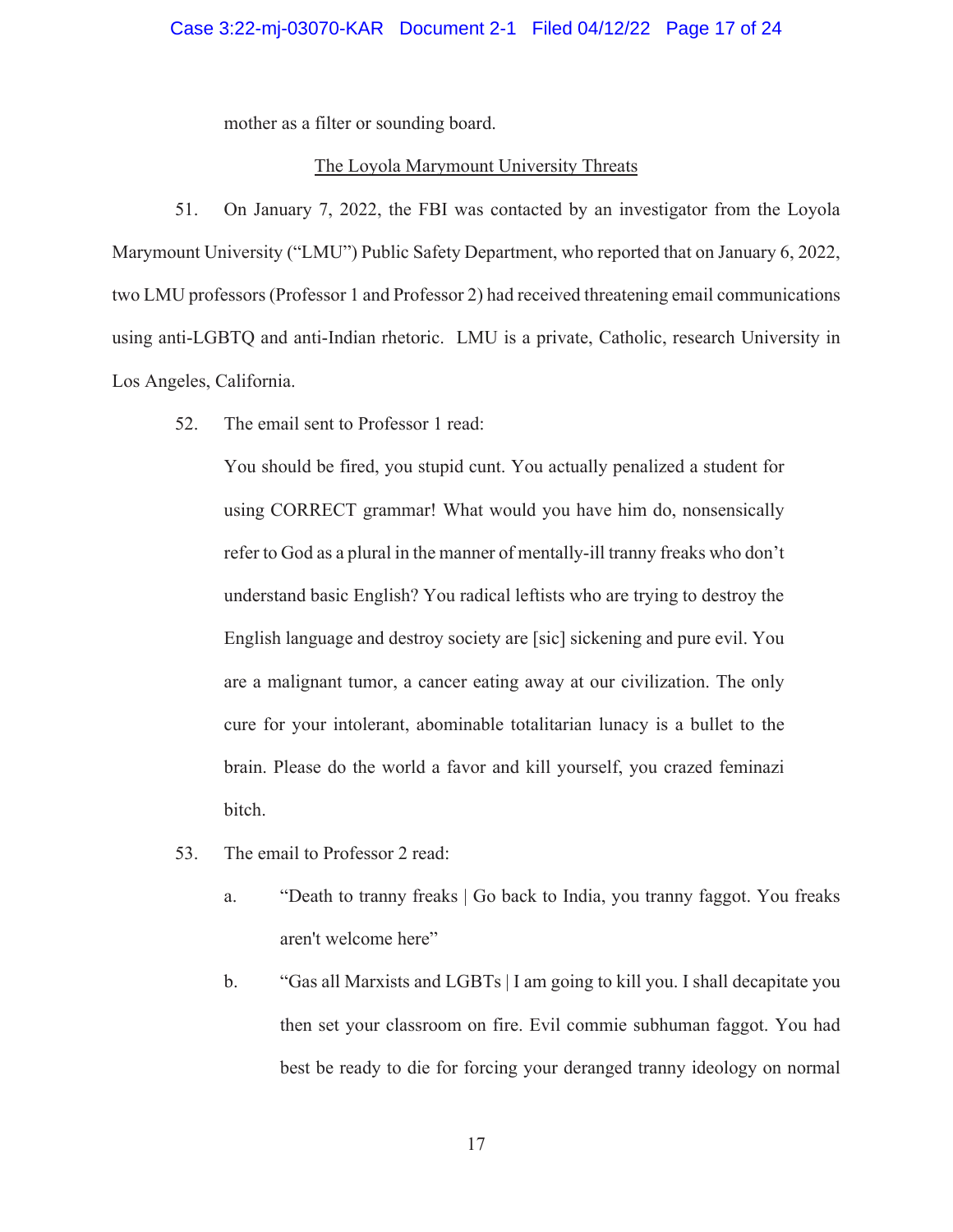people. The only good tranny is a dead tranny."

c. "There are only two genders, and it's not possible to switch genders. Transgenderism is a mental disorder. Facts don't care about your feelings, you retarded, subhuman faggot. We will soon round up and gas you totalitarian Marxist freaks who are destroying America."

54. According to the investigation, all of the emails were sent by a user with the IP address 98.149.110.214. As set forth above, this IP address is owned by Charter Communications and is the same IP address used to post the comments by *@anonYmous* on Merriam-Webster.com. According to Charter Communications records, the subscriber for this IP address on January 6, 2022 was Zack.

# The Amnesty International USA Threats

55. On February 13, 2022, Amnesty International USA ("Amnesty") reported that on February 11, 2022, Amnesty employees received two separate threatening e-mails.

56. The first threatening email was sent by Death2antisemites@mail.com. The subject of the email read: "Your offices deserve to be shot up and bombed." The text of the email read:

> You all deserve to die for your anti-Semitic lies about Israel. I will personally be traveling to your leader's house and will assassinate the vile Marxist. You leftists are horrific anti-Semites. You deserve to be slowly tortured to death, cut open and eviscerated, and strangled with your own intestines. You are a racist, Marxist, Islamic supremacist organization that needs to be destroyed. It's time for you hypocritical leftist anti-Semites [sic] to learn that your actions have consequences. We jews are tired of being lied to and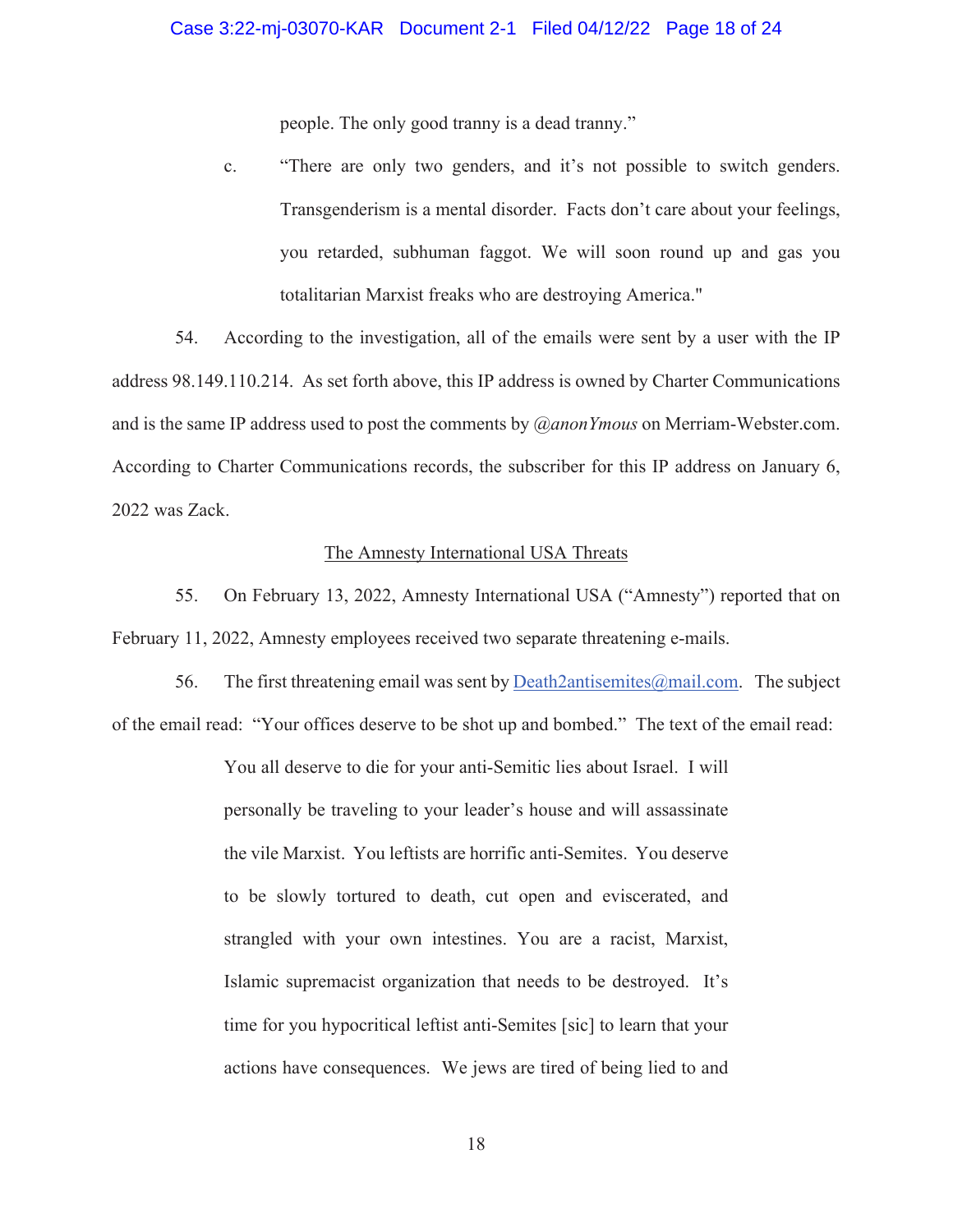# Case 3:22-mj-03070-KAR Document 2-1 Filed 04/12/22 Page 19 of 24

being used as the world's punching bag.

57. The second threatening e-mail was sent later in the day to the same Amnesty employees from Death2antisemites@gmail.com. The email read:

> Once the COVID pandemic is over and you anti-Semites have returned to your offices, I am going to shoot your main office up. Yes, I have a firearm. The only good anti-Semite is a dead anti-Semite.

58. The IP address associated with both emails was 98.149.110.214, which was set forth above was registered to Charter Communications customer Zack and is the same as the IP address used to post the comments by *@anonYmous* on Merriam-Webster.com.

# The University of North Texas Threat

59. On March 3, 2022, the University of North Texas ("UNT") reported that earlier that day, its President received a threatening communication by email from Killallmarxisttrannyteachers@usa.com. The title of the email read: "You ought to be shot in the head and have your offices set on fire for supporting child genital mutilation and transgenderism." The body of the email read:

> YOU LEFTIST FREAKS are the intolerant ones. Trannies are disgusting PERVERTS. Every single tranny freak should be gassed, along with their supporters. I will personally go to your university and start executing tyrannical leftist students and faculty who oppress conservatives. The only good Democrat is a dead Democrat.

60. Open-source research identified the owner of the domain  $\omega$  mail.com as 1&1 IONS. According to 1&1 IONOS records, on February 24, 2022 and March 1-3, 2022, the IP address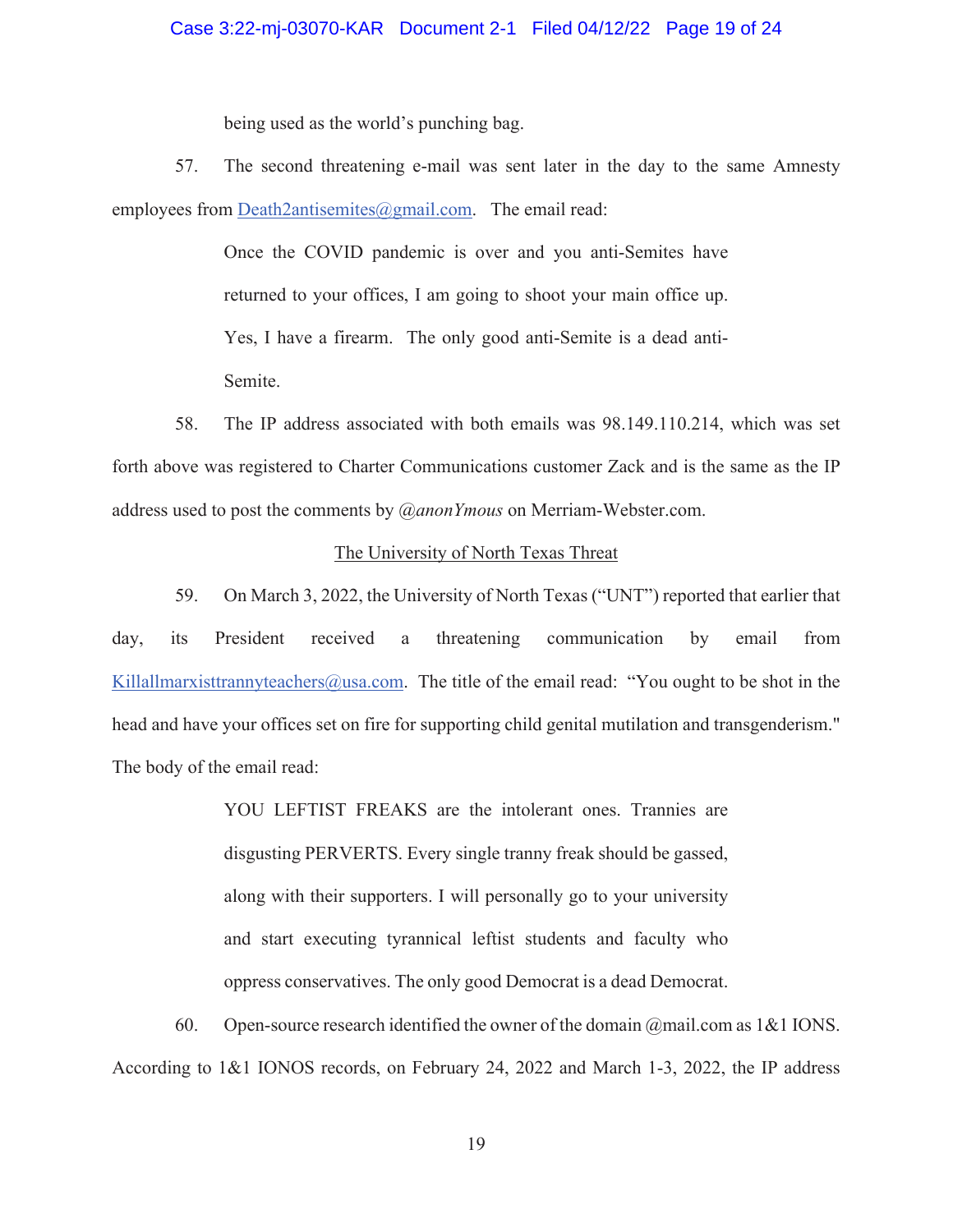#### Case 3:22-mj-03070-KAR Document 2-1 Filed 04/12/22 Page 20 of 24

associated with Killallmarxisttrannyteachers@usa.com was 98.149.110.214, which was set forth above was registered to Charter Communications customer Zack and is the same as the IP address used to post the comments by *@anonYmous* on Merriam-Webster.com.

61. According to the 1&1 IONOS records, Killallmarxisttrannyteachers@usa.com had four associated e-mail accounts:

- a. DestroyWokeCorporations@mail.com;
- b. Killallmarxistcops@torontomail.com;
- c. englishmatters $\omega$ gmail.com; and
- d. killmarxistaclupervs@dallasmail.com.

#### The Walt Disney Co. Threat

62. According to information received from Walt Disney Co. ("Disney"), on March 10-11, 2022, its Chief Executive Officer ("CEO") received two threats by email.

63. The CEO received the March 10, 2022 email from DestroyWokeCorporations@mail.com – *i.e.*, one of the associated e-mail accounts for Killallmarxisttrannyteachers@usa.com, the email account used for the UNT threat. The email subject read: "I am going to assassinate you and shoot up your corporate headquarters for promoting the horrific transgender ideology to children." The body of the email read:

> You Marxist corporatists are the enemies of America. You are controlled by the Democrats and the tranny mafia, and I will kill you and your entire family for promoting transgender child abuse. I know where you live, you evil sack of shit.

64. The CEO received the March 11, 2022 email from DestroyWokeCorporations@usa.com. The email subject line read: "I am going to shoot up and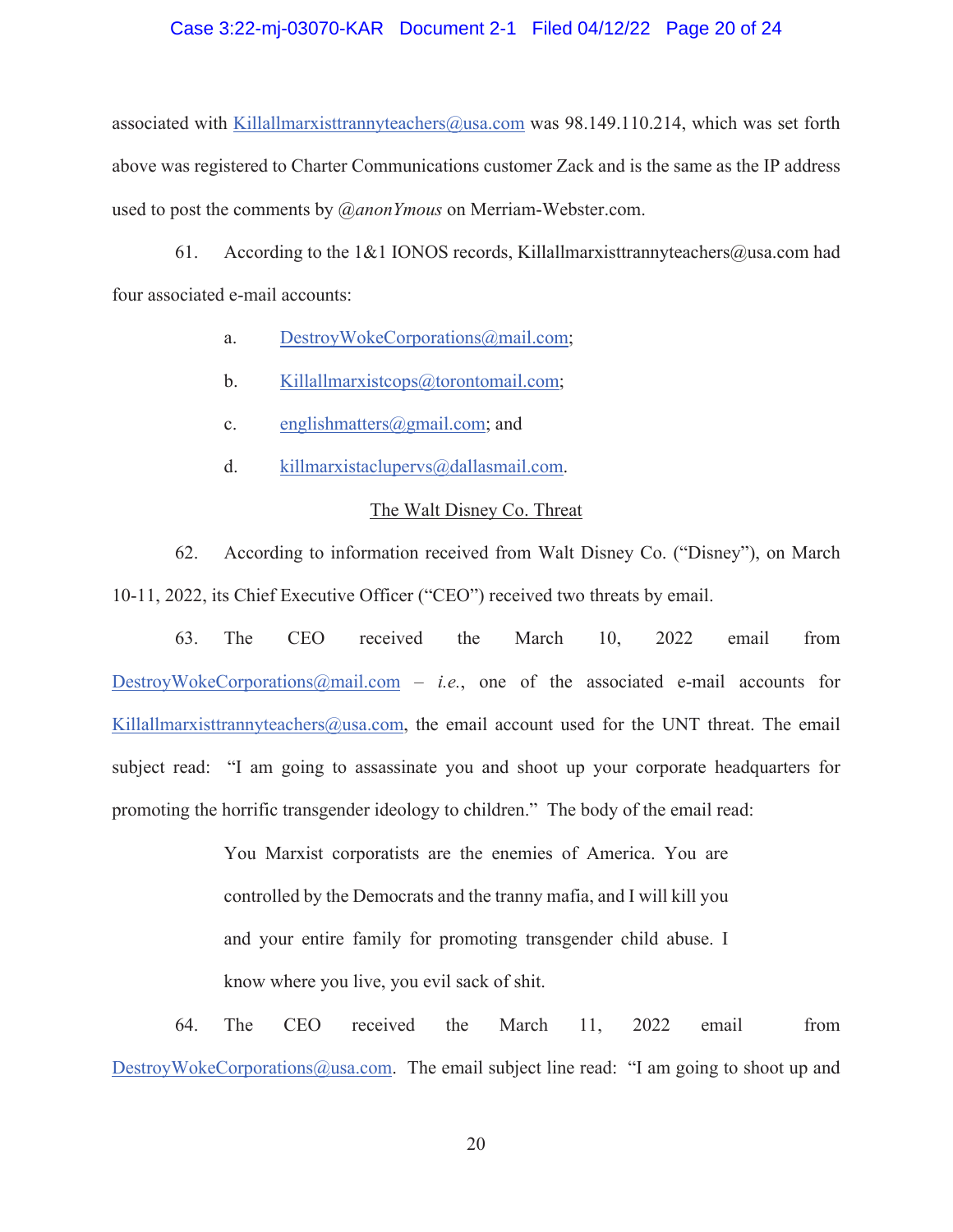# Case 3:22-mj-03070-KAR Document 2-1 Filed 04/12/22 Page 21 of 24

bomb your headquarters for being a bunch of pedophile faggots who foist transgender ideology onto children." The body of the email read:

> You are a sickening, spineless woke corporation, and you all deserve to die. The only way to stop the destruction of America by woke corporations is through terrorism.

65. The header information for both e-mails identified the sender's IP address as 98.149.110.214, which, I believe based upon my training, experience, and knowledge of the case, was assigned to Charter Communications subscriber Lauren Zack on March 10, 2022.

66. On March 16, 2022, at approximately 12:42 p.m. CST, Disney received a bomb threat by telephone from an apparently male voice using phone number (562) 370-3416. The caller stated:

> Hey, I just learned that your company supports the transgender agenda and wants to brainwash children with gender ideology. So, just to let you know, I've left multiple pipe bombs at your corporate headquarters. See ya.

67. Opensource information identified Verizon Wireless as the service provider for the phone number (562) 370-3416. Verizon was unable to locate subscriber information for the number, but confirmed the use of the number related to a cellular tower in Los Alamitos, CA and identified the actual service provider as a Verizon subsidiary called Lively Jitterbug Communications ("Lively"). According to Lively records, the account for (562) 370-3416 was registered to Jeremy Hanson at Road.

# The USA Today / U.S. Department of Health and Human Services Threat

68. On March 21, 2022, USA Today, a member of a conglomeration of News Media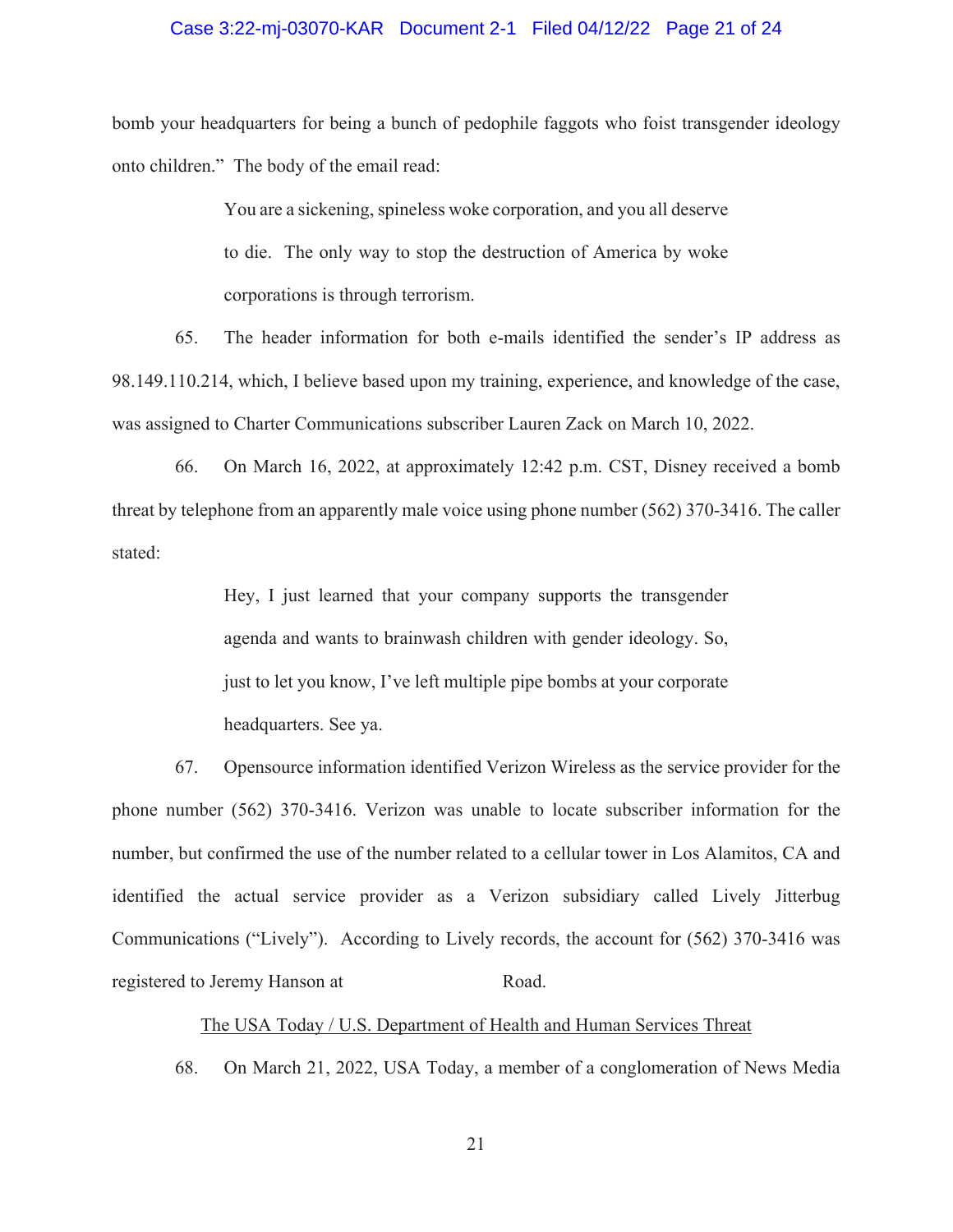# Case 3:22-mj-03070-KAR Document 2-1 Filed 04/12/22 Page 22 of 24

companies overseen by Gannett Co., Inc., and headquartered in Virginia, notified the FBI that on March 18, 2022, threat it received via Formstack. Formstack is a workplace productivity platform used by USA Today to submit corrections or suggested changes to USA articles.

69. According to the report, USA Today received the threat from an individual with the user name "Death to Leftist Journalists" who provided the email address DestroyWokeCorporation@usa.com – *i.e.*, the same email used for the Disney threat on March 11, 2022. The communication read:

> I am going to shoot up and bomb your offices for being a lying fake news rag that declared a man "woman of the year." Then, I will assassinate that freak Richard Levine and blow up the HHS.

70. Representatives from Gannett Co., Inc., informed investigators that USA Today recently named Rachel Lavine, a transgender woman who is an Assistant Secretary of Health and Human Services for the Biden Administration, as one of its Women of the Year. Richard Lavine was the name used by Rachel Lavine prior to Lavine's gender transition.<sup>4</sup>

# The Eau Claire (Wisconsin) Area School Board Threat

71. On March 21, 2022, the President of the Eau Claire (Wisconsin) Area School District ("ECASD") received a threat against a school board meeting via the ECASD contact form on its website. The contact's name listed on the contact form was "Kill All Marxist Teachers." The email listed on the contact form was Death2Marxists@gmail.com – i.e., the same email address listed in the threatening communication sent via the Merriam-Webster "Contact Us" page. The message stated:

<sup>&</sup>lt;sup>4</sup> As of March 27, 2022, Gannett Co., Inc., has been unable to provided IP information on the sender due to the use of Formstack. The investigation into the threat against USA Today continues.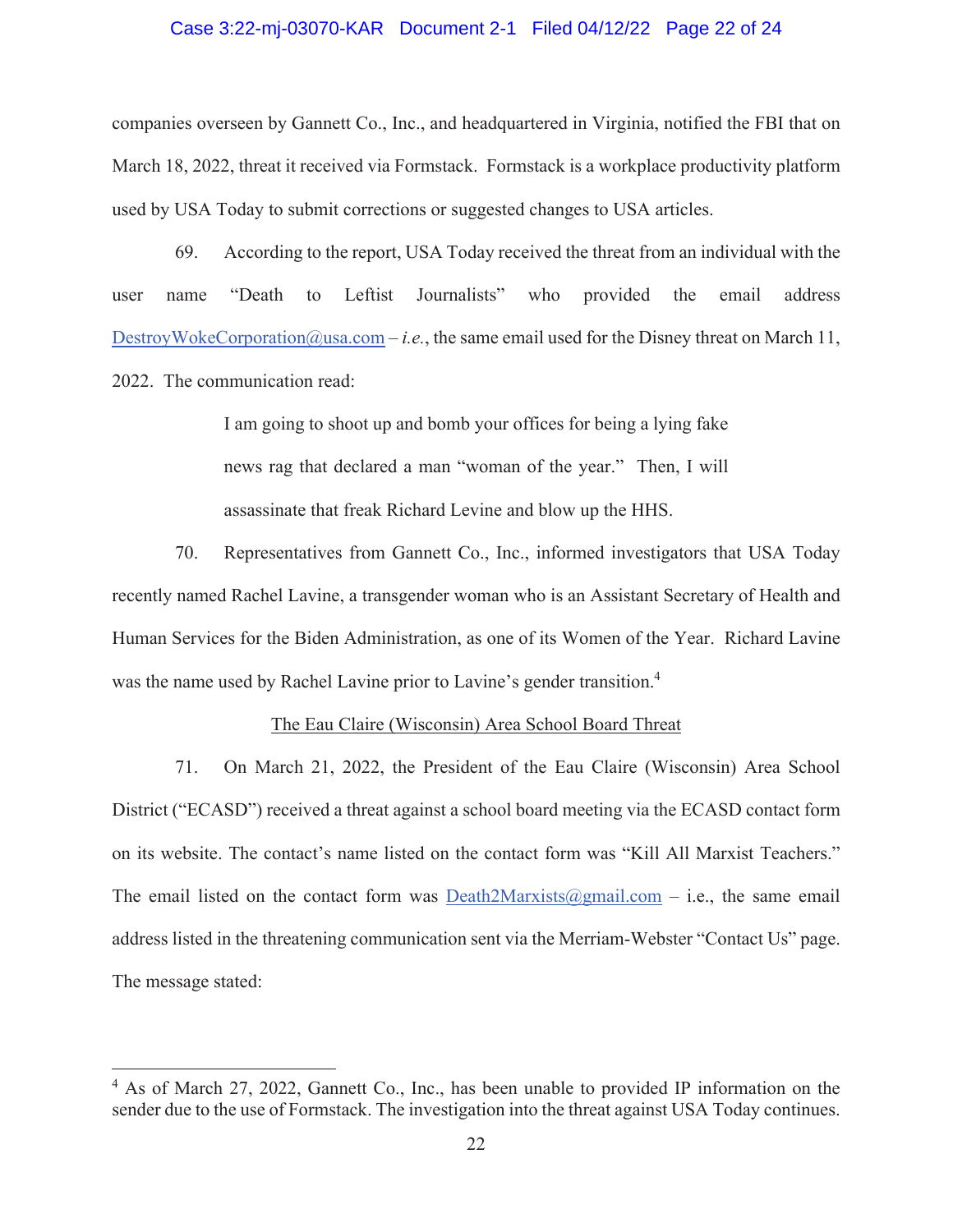I am going to kill you and shoot up your next school-board meeting for promoting the horrific, radical transgender agenda. It's now time to declare war on you pedos [sic]. I am going to kill you and your entire family.

72. The method used to submit the ECASD threat was also similar to the use of the fillable form on the "Contact Us" page on MerriamWebster.com. ECASD information technology personnel identified IP address 98.149.110.214 as logged on to the ECASD contact form when the message was sent. Based upon my training, experience, and knowledge of the case, I believe that at the time of the threat, Charter Communications assigned this IP address to its Lauren Zack. The company that manages the ECASD website also captured device information for the user who sent the threat from IP address 98.149.110.214. The device information is as follows: PlayStation 4 (Mozilla/5.0 (PlayStation; PlayStation 4/9.04) using AppleWebKit/605.1.15 (KHTML, like Gecko) Version/14.0 Safari/605.1.15).

73. On March 14, 2020, Zack told FBI investigators in a telephone call that the only digital device that Hanson could access was his Sony PlayStation.

# **Conclusion**

74. Based on the information described above, I have probable cause to believe that on or about October 2-8, 2021, in the District of Massachusetts and elsewhere, Hanson committed violations of the Subject Offense, in violation of 18 U.S.C. § 875(c).